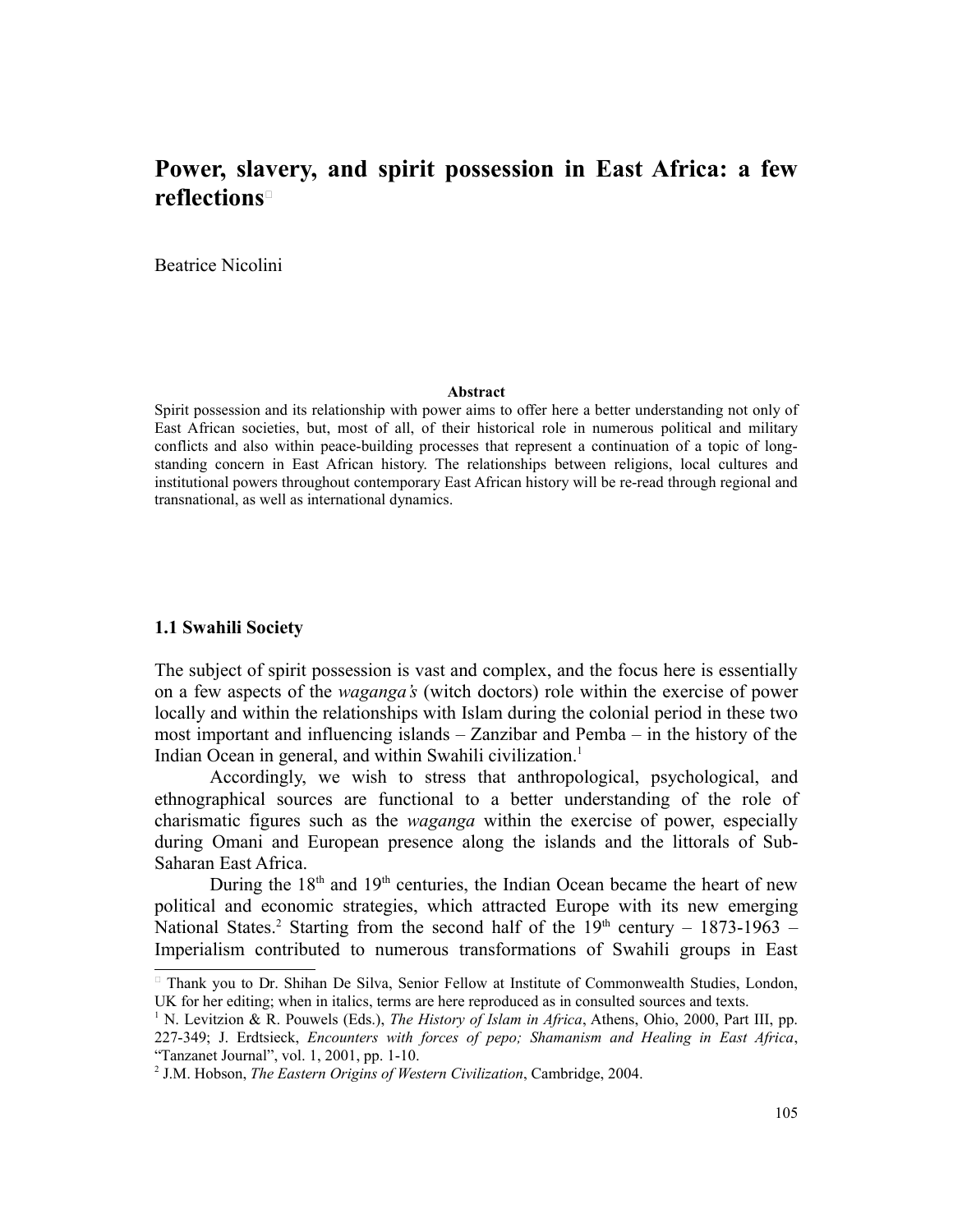Africa. During German colonial rule, while Swahili often cooperated with local representatives, in rural areas the role of Sufi orders – Qadiriyya and Shadhiliyya – grew among populations. In 1865 the two famous British explorers Richard F. Burton (1821-1890) and John Speke (1827-1864) entered a town claiming to be *waganga*. Though a forbidden city to strangers they managed to get admittance by pretending to be European wizards and *waganga* of peculiar power over the moon, the stars, the wind and the rain. And their testimonies explained the high level of influence of the *waganga* inside a large part of the Swahili society, as well as the great differences between western cultures and the waswahili concepts of the supernatural being a significant part of their life.<sup>[3](#page-1-0)</sup> Within this framework, is well known that Swahili historiography has been for a long time divided between colonial perspectives of the older studies which saw the Swahili as an oriental transportation on the East African littorals and an extreme African political view that identified it as purely African. The interactions that gave life to this kaleidoscopic society reflected also in the evolution of the *waganga* role as well as into the history of Islam in East Africa. After the First World War, when the British took control over Tanganyika, the growth of Islam gradually diminished. And the British Indirect Rule favoured local chiefs rather than the Swahili from the coast, who through their charisma gradually imposed themselves on local populations as intermediaries between God and humans.

The Swahili lived in the islands and along the coasts of East Africa, urbanbased merchants who dealt in short as well as long-distance inter-continental trade. They belonged to a sophisticated society formed of a single group that spoke the same, single language, a global society that represented a central rather than some form of peripheral entity. Swahili language, culture, literature and poetry have always represented an important source also for any attempt to understand the history of the coast and islands of East Africa.<sup>[4](#page-1-1)</sup> As far as relations are concerned between the Swahili families and their settlement models, ethnographical history was described as a society of middlemen, where commercial wealth was synonymous with political power. Most Swahilis of the coast lived in rural villages, in mud and straw huts, where they worked as farmers and fishermen in a state of poverty barely above subsistence level, their hunger appeased with sorghum. The division of labour was rudimentary, as was any stratification of their society, with a counsel of elders overseeing individual villages. This was in marked contrast to the situation in the stone towns of the coasts and islands, with their complex structure, economic differentiation and various professional activities. The towns hosted numerous foreign merchants and life was extremely lively and dynamic, based on importation and exportation, money-lending, shipbuilding and repairs. With regards to the above described role of spirits, another particularity of the island of Pemba was the presence of powerful magicians, witch-doctors and magical spirits. The island was renowned as the seat of numerous individuals with paranormal powers, and tales are still told of

<span id="page-1-0"></span><sup>3</sup> R.F. Burton, *Zanzibar, City, Island and Coast*, 2 vols, London, 1872.

<span id="page-1-1"></span><sup>&</sup>lt;sup>4</sup> R. Pouwels, *Horn and Crescent. Cultural Change and Traditional Islam in the East African Coast A.D. 800-1900*, Cambridge, 1987.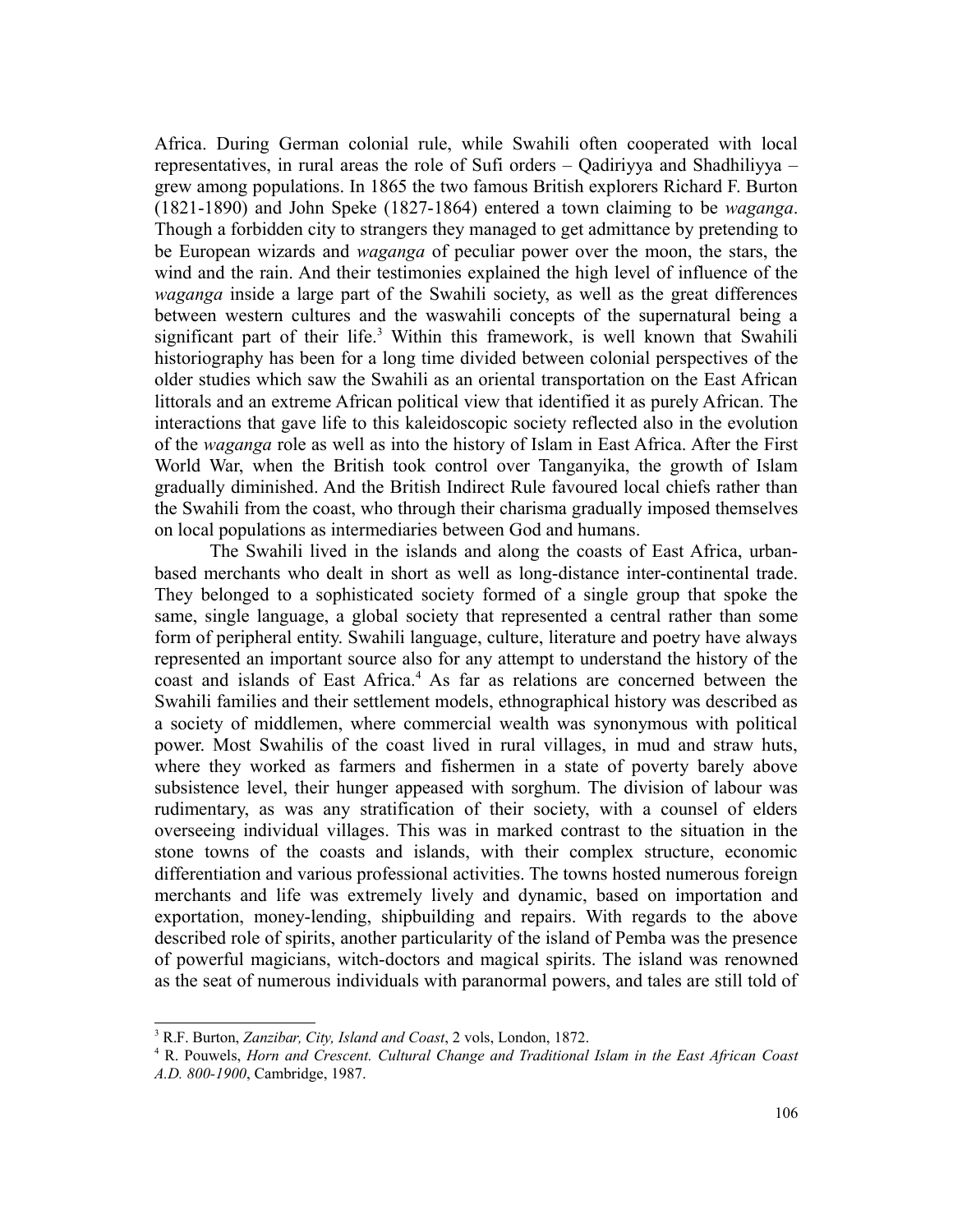the existence of an invisible city named *Gining'i*, in the south of the island, believed to be home to the greatest gathering of wizards and magicians.

Many residents of the East African coast as far as the Great Lakes, journeyed to Pemba to receive advice and treatment from these famous wizards and witch doctors (*waganga/wachawi*). In the past, this led to a progressive concentration of the power of these charismatic figures who could provide answers, foretell the future, bring the rains, heal sickness and astonish with their magic rituals, but also cast cursing spells. The victim of such a curse being made by one of Pemba's wizards was called *roga*, a category from which, however, all Asiatic people were excluded. This was due to the fact that, until the revolution of the 1960's, when numerous Asians left the African island, the Indian merchant communities – both Hindu and Muslim – enjoyed not only financial but also magical powers.<sup>[5](#page-2-0)</sup> This did nothing to harm their pre-eminent position. In fact, some clove plantation owners of Asian descent maintained that they could control their trees from afar thanks to their magic powers. Others, instead, boasted that they could transform themselves into any animal they wished and, thus disguised participate in witchcraft competitions alongside the other groups of merchants present on the island. These competitions were widespread and frequent, and represented important moments of close gathering and social cohesion, apart from offering great amusement. The anthropologist N. Arnold<sup>[6](#page-2-1)</sup> believed that the Asian wizards were active on Pemba until the 1920's – 30's. From then on, they gradually gave up their magic roles, and the world of the *wachawi gala* saw them only as spectators. Magical practices then passed, or, returned to the Africans.

All the inhabitants knew of the presence of a sacred fish at Chake Chake; nobody knew the precise species to which it belonged, but they attributed to this fish many occult powers and it was honoured with prayers and gifts. Since this mysterious creature swam in dark and muddy waters, it was believed to be an eel, probably of an aggressive nature, and moody when the gifts, especially boiled eggs, were not to its liking.<sup>[7](#page-2-2)</sup> Numerous similarities have also been noted between the treatment provided by the African witch doctors and that of the Omani Arabs. These were clearly due to the numerous links with people from the Arabian Peninsula on the East African islands, that witnessed the arrival and departure of twelve Omani Sultans over a period of roughly 133 years.

A mixture of local rituals and Islam was inevitable in the history of the islands of Zanzibar and Pemba, as well as of the history of the East African coast. The religious leaders, mainly Ibadi or Sunni, had different roles to those of the magicians, but were, nevertheless, often influenced by the magical, divining, medical and astrological practices of East Africa. This principally meant, both for the *wachawi* 

<span id="page-2-0"></span><sup>&</sup>lt;sup>5</sup> The term revolution is under strong debates at recent international conferences such as Oman and East Africa International Symposium, Sultan Qaboos University, Muscat, Oman, December 2012. J. Glassman, *War of Words, War of Stones: Racial Thought and Violence in Colonial Zanzibar*, Indiana University Press, 2011.

<span id="page-2-1"></span><sup>&</sup>lt;sup>6</sup> Research carried out at Pemba by N. Arnold, Department of Anthropology, University of Indiana, USA; Namaskar-Africana Forum.

<span id="page-2-2"></span><sup>7</sup> F.D. Omanney, *Isle of Cloves. A view from Zanzibar*, London, 1957, pp. 193-95.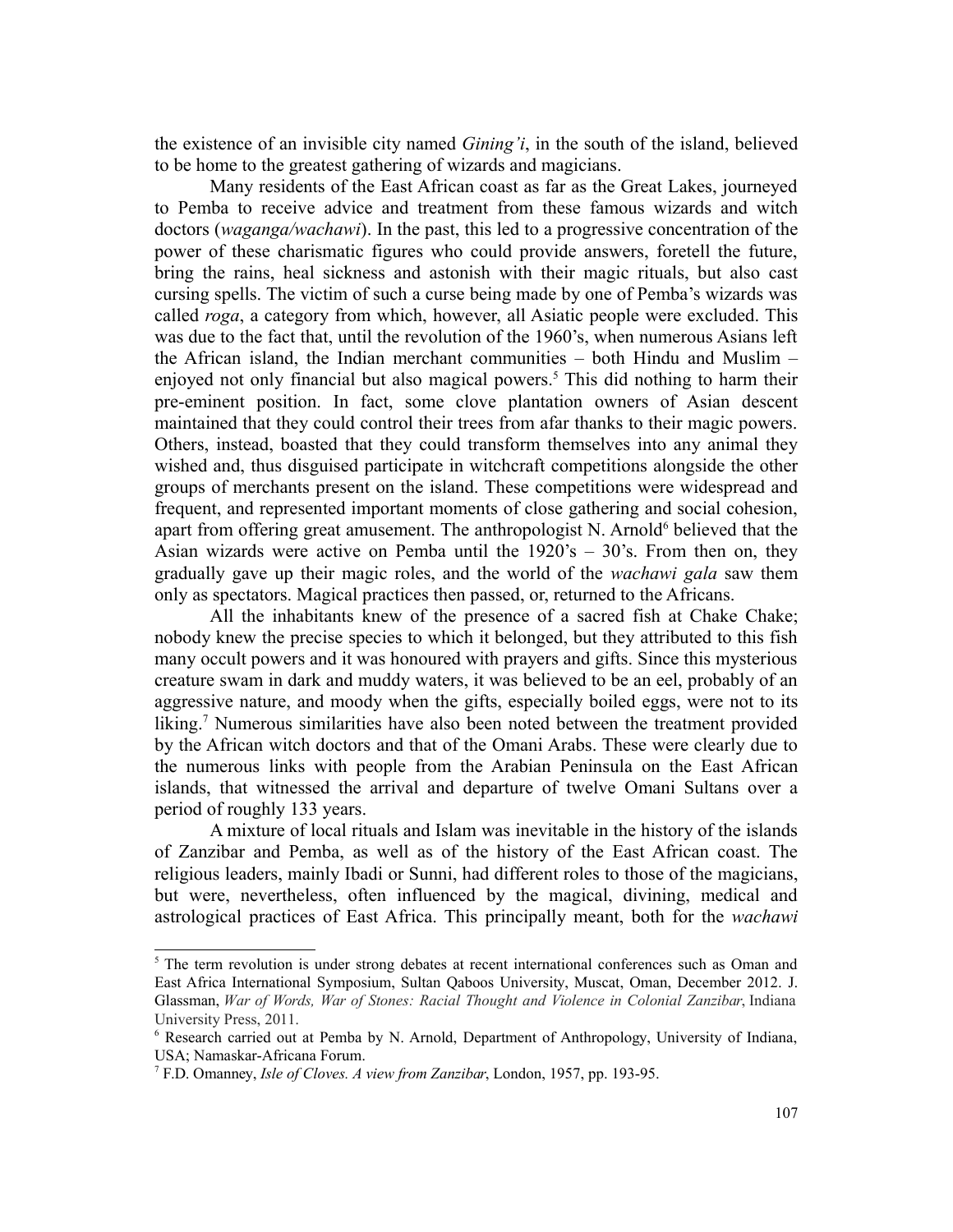and the *qadi* of the Omani court, shaping reality to their own advantage with the aim of alternately defending or asserting themselves.<sup>[8](#page-3-0)</sup> Along the East African coast the *jinn* or *pepo*, spirits, illnesses and curses existed for all, and the process of constant osmosis between the different communities was an ongoing one, the only difference being that while the elite of the Arabs wrote down details of their divining skills, the autochthonous peoples continued in the oral tradition of passing on knowledge, the concentration of power, as has been noted, swinging alternately between Zanzibar and Pemba.

## **1.2. The Slave Trade**

In the Indian Ocean religious elements, such as Hinduism in India, Buddhism in the Malaysian-Indonesian Archipelago, and the spread of Islam through short as well as long-distance routes, strongly influenced, and in many cases modified, the concept and use of slavery. According to western simplifying categorizations processes, the social, political and economic functions of slaves were: a) domestic - patriarchal, b) productive - agricultural (bonded labour directed into intensive wet-crop agriculture); c) military - administrative. Within the Islamic world, armies of slave-soldiers came from Central Asia, mainly Turkish peoples from the Caucasus and from the Steppes till their islamization; while domestic and agricultural slaves came chiefly from the coastal strip of Africa.<sup>[9](#page-3-1)</sup>

African slaves were imported in great numbers annually from East Africa to Oman, travelling on Arab dhows (*sanbuq*). In the first half of the  $19<sup>th</sup>$  century there was an extensive commerce of slaves from Ras Assir "The Cape of Slaves" and Pemba, and many African people were bought with cloth and dates on Zanzibar and Pemba islands, enslaved, and transported to the Arabian Peninsula where they were mainly engaged in pearl fishing in the Persian/Arab Gulf.<sup>[10](#page-3-2)</sup> Slaves also became lords of Asia and Africa, as they were considered by their masters to be more loyal than anybody else within their clans and tribes. We should remember that the Islamic Arab world's perception of slavery as an economic and power policy was entirely different from that of the Christian West which had undersigned the Holy Alliance and strove for abolition. In Islamic society, unlike many others, slavery was not prohibited. It even finds precise dispositions in its support in the Koran: the equality of all men before God implies clear duties also in regard to slaves, but not the suppression of slavery itself, even though it is severely forbidden to reduce another Muslim to the state of slavery. In terms of rights, no political or religious function may be performed by a slave, but owners may delegate to slaves any responsibility or task related to the exercise of their authority. Thus, the slaves of important individuals enjoyed a

<span id="page-3-0"></span><sup>8</sup> L. Declich, "I manoscritti arabi dell'Archivio nazionale di Zanzibar: fonti per lo studio dell'Islam popolare nell'isola nel XIX secolo," Islam in East Africa: New Sources, Rome, 2-4 December, 1999.

<span id="page-3-1"></span><sup>9</sup> O. Prétré-Grenouilleau, *Les Traites Négrières: Essai d'histoire globale*, Paris, Gallimard, 2006.

<span id="page-3-2"></span><sup>10</sup> D. Agius, *Seafaring in the Arabian Gulf and Oman: People of the Dhow*, London, Kegan Paul Limited, 2005.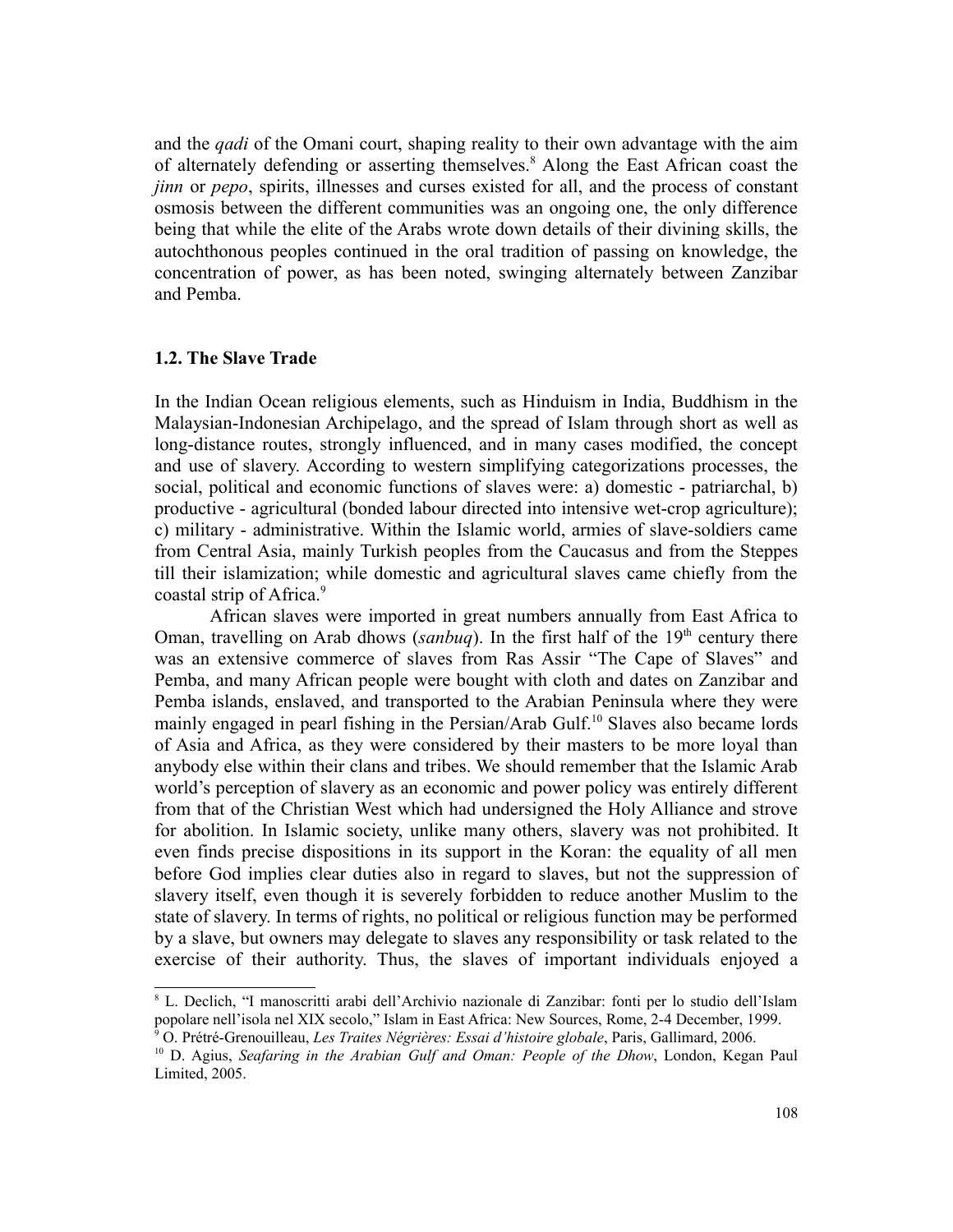privileged status and could often attain higher positions of power than free men, the cases of slaves themselves becoming princes not being entirely exceptional, either. In the context of Islam, slavery is a highly-structured concept, regulated down to the smaller detail by the civil and criminal codes. As a result, it is difficult to pass judgement on the moral or physical condition of slaves in the Islamic African world as compared to those in other societies. Conditions obviously varied, and there were certainly those who attempted to escape, but there is no doubt that this institution lay at the very foundation of the entire Islamic society of the cosmopolitan commercial empire founded on the seas by an Omani Sultan: Sayid Sa'id Al Bu Sa'id (1806- 1856). Moreover, as we have noted, it was inevitable that there would have to be a clash with the Christian west, as represented by Great Britain, over this question.

From the Islamic point of view of slaves are considered persons, but being subject to their masters they are not fully responsible, and they are at the same time a thing. $11$ 

Slavery can originate through birth or through captivity, if a non-Muslim who is protected neither by treaty nor by a safe conduct falls into the hands of the Muslims. Slaves can get married: the male slave may marry up to two female slaves; the female slave may also marry a free man who is not her owner, and the male slave a free woman who is not his owner. The marriage of the slave requires the permission of the owner; he can also give the slave in marriage against his or her will. The permission implies that the master becomes responsible with the person (*ra'aba*) of the slave, for the pecuniary obligations that derives from the marriage, nuptial gifts and maintenance. Minor slaves are not to be separated from their near relatives, and in particular their parents, in sale. The children of a female slave follow the status of their mother, except that the children of the concubine, whom the owner has recognised as his own (*umm walad*), and this was the case of the numerous sons of the Omani Sultans during the  $19<sup>th</sup>$  century, is free with all the rights of children from a marriage with a free woman. And this rule has had the most profound influence on the development of Islamic society. The Islamic law of slavery is patriarchal and belongs more to the law of family than to the law of property. Apart from domestic slaves, Islamic law takes notice of trading slaves who possess a considerable liberty of action, but hardly of working slaves kept for exploiting agricultural and industrial enterprises.

On the Swahili coast slavery was mainly characterised as an open and very much absorptive system, although during the  $19<sup>th</sup>$  century the majority of slaves from the interior such as Unyanyembe and the Great Lakes region were destined to cultivations, and consequently totally excluded from any chance of paternalistic generosity from their masters.<sup>[12](#page-4-1)</sup> The search for a better life on the Swahili coast was tempted by slaves in many ways: those who were outside the master's household worked in the master's *mashamba* – from the French champ, or field, that is the plantations<sup>[13](#page-5-0)</sup> – and were expected to take care of their subsistence, cultivating a small

<span id="page-4-0"></span><sup>11</sup> J. Schacht, *An Introduction to Islamic Law*, I ed. Oxford, 1964, II ed. Hong Kong, 1993, p. 127.

<span id="page-4-1"></span><sup>12</sup> S. Rockel, *Labor on the Road in Nineteenth-Century East Africa, Heinemann,* 2006.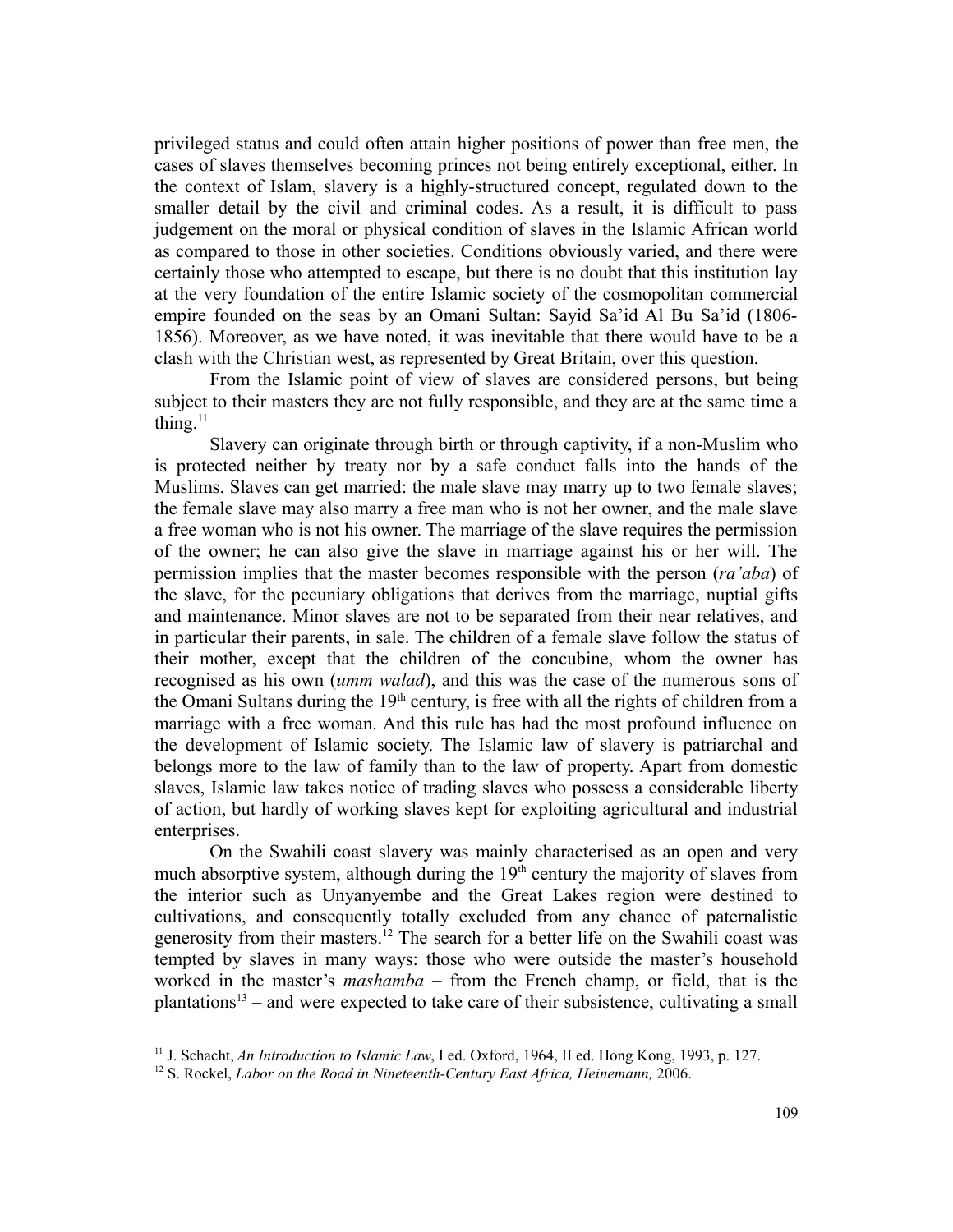plot of the *mashamba*; the more privileged cultivated by themselves a small piece of land, paying an annual or monthly tribute to their master.<sup>[14](#page-5-1)</sup>

*Vibaruna* were hired slaves, mainly in urban centres; they were extremely poor, but in some cases joined Hadrami Arab's caravans and succeeded in modifying their humiliating conditions of life. The trading slaves, *mafundi*, craftsmen, reached a decent level of dignity, but they remained under strict control of their master, and 'illegal' or personal initiatives were severely punished.

In East Africa slaves were thought as less than human and, even when they embraced Islam – Sunni and never Ibadi as only the Arabs of Oman – were thought less than Muslim.

The burning question of slavery went hand in hand with another and no less relevant factor.[15](#page-5-2) In the Sub-Saharan East African regions, and in the eastern Mediterranean, there was no local peasant class that could be employed on the new cultivations which European demand had induced rich landowners to introduce and which were proving to be both extremely successful and profitable (sugarcane, rice, copal, vanilla, pepper, cardamom, nutmeg and, especially on Zanzibar, cloves). Consequently, the use of slaves for tilling the land and other heavy labour on the plantations had become a question of routine; in other words, when Great Britain undertook her crusade against slavery, it was this most miserable section of society which constituted the economic foundations of the entire region.

In Sub-Saharan East Africa during the  $19<sup>th</sup>$  century, it was believed that slavery, if we go beyond the mere capture of human beings, was caused by the tribes of the interior accumulating debts to the slaving merchants of the coast, as well as by the recurrent periods of drought suffered along the Mrima coast, sometimes along that part facing the islands of Zanzibar and Pemba. In alternating phases, therefore, the populations decided to travel to Zanzibar and sell themselves into slavery there.[16](#page-5-3)

The slave trade practised along the East African shores had certain principal characteristics: the slaves did not come from areas of Swahili cultural influence, and were called *mshenzi* (pl. *washenzi*), that is to say, barbarians, uncivilised. They were not Muslims, as were all free Swahili within the areas under nominal control of the Omani Arabs, and were the property of their owners, slavery being regulated by the principles of Koranic law.

The slaves formed a separate caste. There were *watumwa wajinga*, not yet assimilated into the coastal populations, the *wakulia*, transported as children to Zanzibar, and, in this category, also the *wazalia* (pl. of *mzalia*), those generations born on the coast and fully acculturated into coastal Islamic culture.

<span id="page-5-0"></span><sup>13</sup> A. Lodhi, *Oriental Influences in Swahili. A Study in Language and Culture Contacts*, Göteborg, 2000, pp. 46-47.

<span id="page-5-1"></span><sup>14</sup> J. Glassman, *Feasts and Riot*, *Revelry, Rebellion, and Popular Consciousness on the Swahili Coast, 1856-1888*, London, 1995, pp. 79-114.

<span id="page-5-2"></span><sup>15</sup> On the lively debate on the question of slavery, amongst the many, see G. Heuman, *Slavery, The Slave Trade, and Abolition*, in R.W. Winks (Ed.), *Historiography*, The Oxford History of the British Empire, Oxford, vol. V, 1999, pp. 315-326.

<span id="page-5-3"></span><sup>16</sup> K. Pallaver, "Nyamwezi Participation in Nineteenth-century East African Trade: some Evidence from Missionary Sources", *Africa,* Rome, vol. 61, n. 3-4, 2006, pp. 513-531.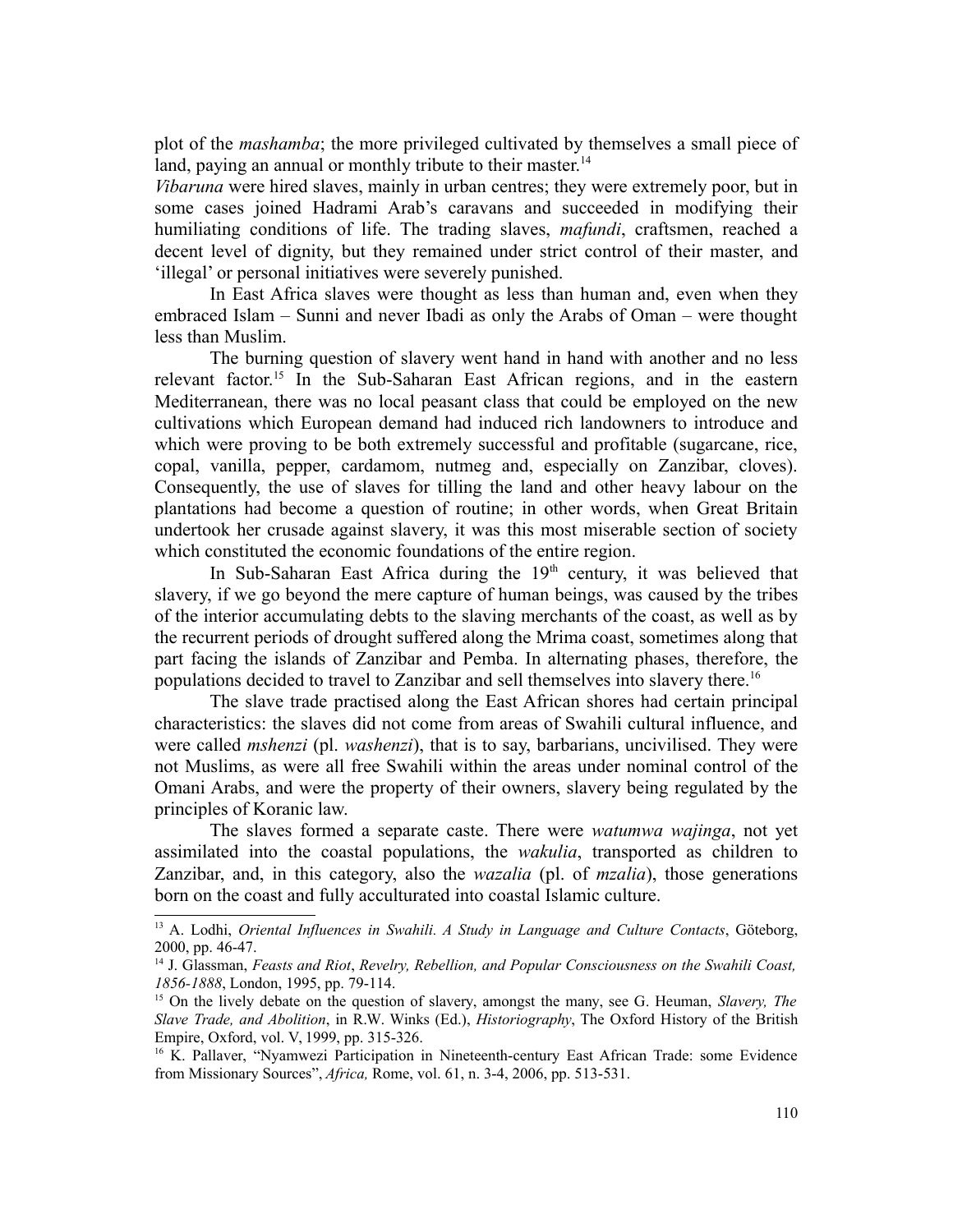Those enjoying more privileged conditions were, naturally, the domestic slaves. Their relationship with their owners was more that of a member of the family than one of submission and they were called *udugu yangu*, my brother, and the women *suria*, concubines of their owners or nannies. As they were often entrusted with manual labour, household slaves thus became *msimamizi*, guardians, *nokoa*, *kadamu*, first or second head slaves in the spice and coconut plantations on Zanzibar and along the East African coasts. Others had the task of leading caravans towards the interior. The slave of the *mashamba* hoed the fields, sieved copal and carried the merchandise to the ports. They could also be assigned a piece of land with which to support themselves, and on which they worked on Thursdays and Fridays, the two days of rest. They were also permitted, on payment of a tax, to get married.<sup>[17](#page-6-0)</sup>

The demand for slaves came, primarily, from the various parts of the Arabian Peninsula, where the cultivation of date palms called for a continuous supply of labour, but also from India, where they were employed in local oases and on sugarcane and tea plantations from Central Asia, where cotton was beginning to be grown, as well as from various regions of the Ottoman Empire and from the American continent. African slaves were also used as domestic help or in craftwork in rich families and at the Arab courts. The demand was especially high for young women and girls to serve in the home. Slaves destined for the courts were given special training in entertaining important guests with their singing and dancing.

Another speciality was that of the eunuchs, held in particular esteem especially in the Ottoman Empire. These were mutilated without any regard being shown for hygiene, a fact reflected in the survival rate for those transported from Africa of only one in ten. According to Islamic law, mutilation is forbidden inside the *Dār al-Islām*, therefore, only slaves were mutilated, with some exemptions in Central Asia and in Persia. The Eunuchs were highly priced, three times more than a slave, and reached high ranks within Islamic societies. The Eunuchs were guardians, as well as guardians of everything sacre, like Holy Places, such as Mecca. They retained great prestige and richness; black castrated slaves were powerful figures in the Ottoman Empire and eunuchs were highly respected within the whole of *Dār al-Islām* being very close to Muslim sovereigns.<sup>[18](#page-6-1)</sup>

Great Britain was the first nation to undertake an international campaign with humanitarian goals. There remained, however, a weighty and complex knot to unravel. How could they combat slavery and, at the same time, ally themselves with

<span id="page-6-0"></span><sup>&</sup>lt;sup>17</sup> W.G. Clarence-Smith, *The Economics of the Indian Ocean Slave Trade in the Nineteenth Century: An Overview*, in, W.G. Clarence-Smith (Ed.), *The Economics of the Indian Ocean Slave Trade in the Nineteenth Century*, London, 1983; E.B. Martin and T.C.I. Ryan, *A Quantitative Assessment of the Arab Slave Trade of East Africa, 1770-1896*, "Kenya Historical Review", Nairobi, 1977; E.A. Alpers, *Ivory and Slaves in East Central Africa*, Berkeley, 1967; E.A. Alpers, *The East African Slave Trade*, "Historical Association of Tanzania", n. 3, Nairobi, 1975; R. Gray and D. Birmingham, *Pre-Colonial African Trade: Essays on Trade in Central and Eastern Africa before 1900*, London, 1970; P. Manning, *Slavery and African Life: Occidental, Oriental and African Slave Traders*, "African Studies Series", Cambridge, 1990.

<span id="page-6-1"></span><sup>18</sup> G. Vercellin, *Tra veli e turbanti. Rituali sociali e vita privata nei mondi dell'Islam*, Venezia, 2000, pp. 186-191.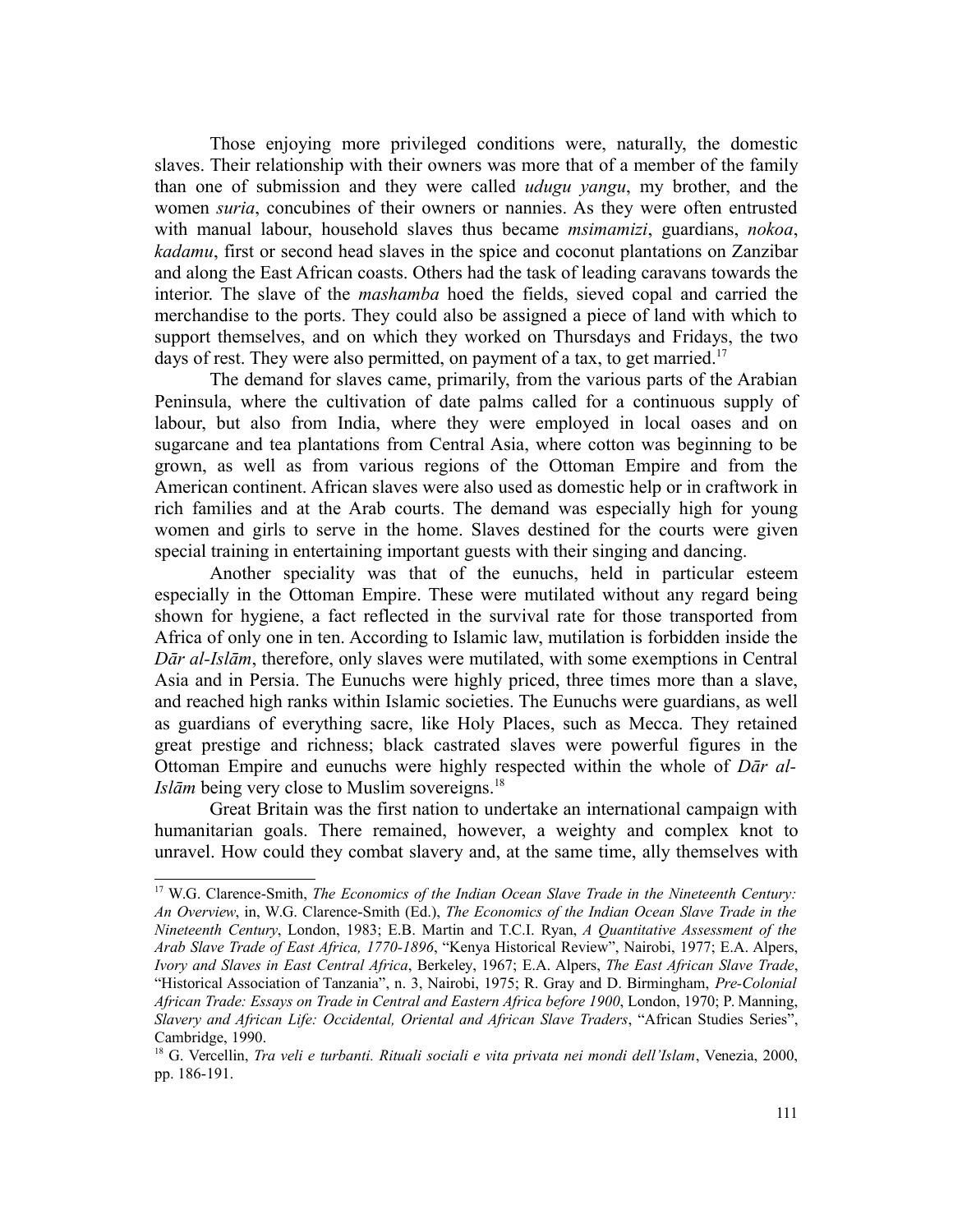the most famous and powerful protectors of the slave traders, such as the Omani Sultan who, in their turn, obtained their greatest profits precisely from this trade in human flesh?

It was around this crucial question that relations during the  $19<sup>th</sup>$  century between the Omani Arab Sultan, the East India Company and Great Britain revolved, a problem that animated lively political debate also within the various forces in play.

The slave trade, therefore, represented a destabilizing element for British policy, not only on the political but also on a social and economic level. To this was added the imposing humanitarian pressure brought to bear by public opinion in Britain that forced the Government to take decisive action with the specific aim of putting an end to such trade.<sup>[19](#page-7-0)</sup>

During the  $19<sup>th</sup>$  century, the growing effectiveness of British measures aimed at abolition caused a reduction in the availability of East African slaves. This lack was, however, partly compensated for by Asiatic slaves, as shown by the commerce in Asian people from the coast destined to be sold in the squares of Arabia during the first decades of the twentieth century.<sup>[20](#page-7-1)</sup> And this was one of the alternative, and little studied, slave routes in the Indian Ocean.

At this point it is useful to indicate another, important factor which played a part in the economic-commercial growth of the East African coast.

And here we come to that delicate and precious material which had been exported throughout the Orient since time immemorial: ivory.<sup>[21](#page-7-2)</sup> Since the second century B.C., ivory had been exported from East Africa to the Mediterranean. From the 7<sup>th</sup> century A.D., India and China emerged as the main markets for African ivory. Superior to Asian ivory in quality, consistency and colour, African ivory had followed the maritime routes of the Indian Ocean until the end of the  $18<sup>th</sup>$  century, departing from Mozambique. New fiscal burdens and taxes, however, imposed by the Portuguese at the start of the  $19<sup>th</sup>$  century and termed suicidal by A. Sheriff,<sup>[22](#page-7-3)</sup> together with the mercantile ascendancy of France and Great Britain in the Indian Ocean, caused a shift in the ivory trade. The ports of Mozambique having been abandoned, the dealing and sale of this precious material would henceforth be conducted on the island of Zanzibar. Starting from the second decade of the  $19<sup>th</sup>$  century, Europe

<span id="page-7-0"></span><sup>19</sup> See the extensive archival documentation contained in *Thomas Clarkson Papers* and *Liverpool Papers,* The British Library, London; T.C. Mccaskie, *Cultural Encounters: Britain and Africa in the Nineteenth Century*, in, A. Porter (Ed.), *The Oxford History of the British Empire*, vol. 3, Oxford, 1999, pp. 665-689.

<span id="page-7-1"></span><sup>20</sup> H.S.A. - A.G.G. Office - Essential Records, Baluchistan Archives, *Complaint about existence of Slavery in Baluchistan, from Capt. P. Cox, Consul and Political Agent, Maskat to Lieut. Col. C. A. Kemball, Agg. Political Resident in the Persian Gulf, 17th September, 1901*, Political, 5-2/57. B. Nicolini and R. Redaelli, *Quetta: history and Archives. Note of a Survey of the Archives of Quetta*, "Nuova Rivista Storica", Year LXXVIII, Fasc. II, 1994, pp. 401-414. See the new Balochistan Archival collection online http://www.balochistanarchives.gob.pk/home

<span id="page-7-2"></span><sup>&</sup>lt;sup>21</sup> B. Nicolini, *The Myth of the Sultans in the Western Indian Ocean during the 19<sup>th</sup> century: A New Hypothesis*, Migrants and the Making of Indian Ocean Cultures, Indian Ocean: Cultures in Contact, "African & Asian Studies", vol. 8, n. 3, Brill Academic Publishers, Leiden, 2009, pp. 239-287.

<span id="page-7-3"></span><sup>22</sup> A. Sheriff, *Slaves, Spices & Ivory in Zanzibar: Integration of an East African Commercial Empire into the World Economy, 1770-1873*, London, 1987, p. 81.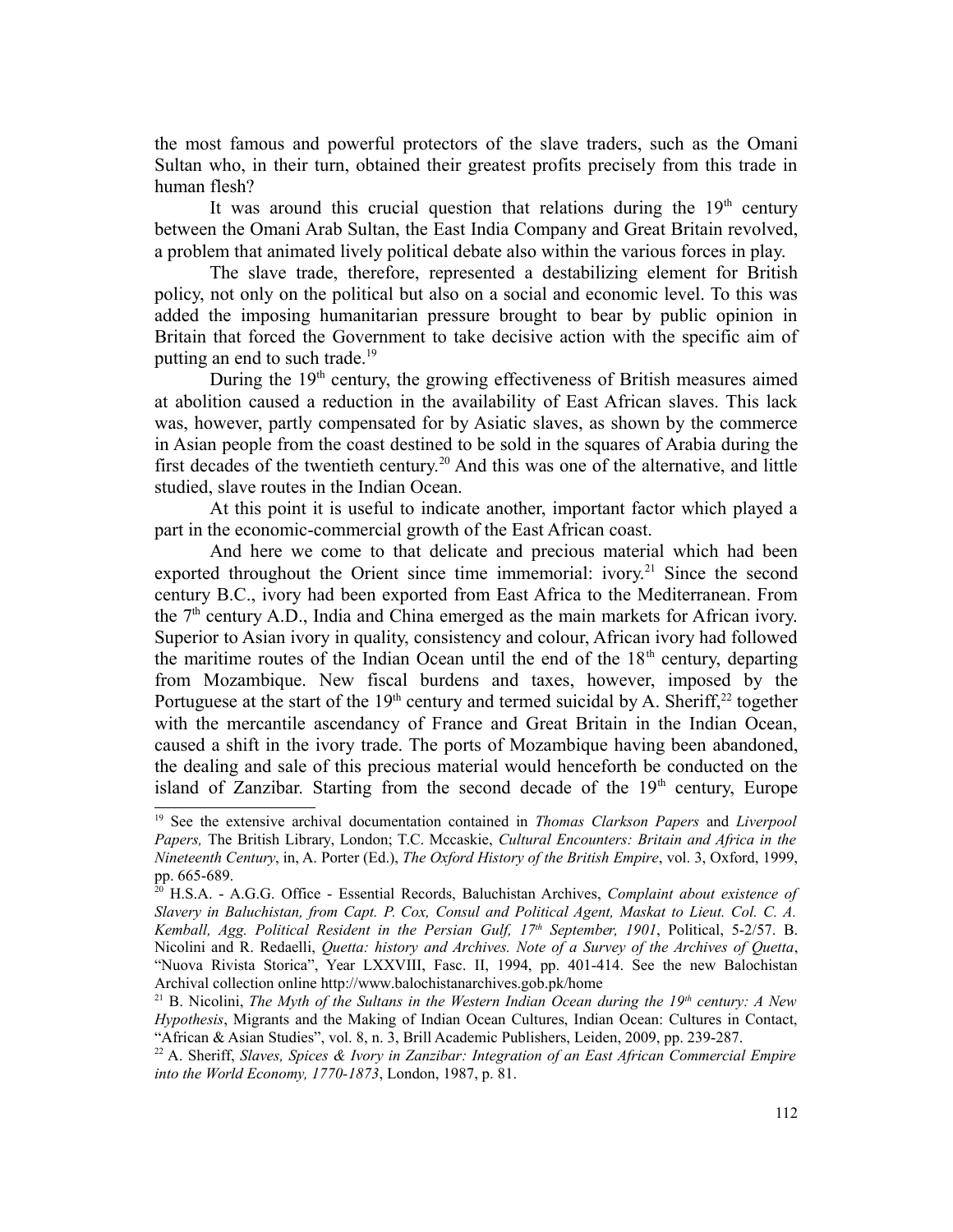entered the ivory market with its considerable demands. The splendid, shining African ivory, pure white and strong but at the same time easily worked, was increasingly sought after in the west for luxury items such as elegant elements of personal toilette, billiard balls, piano keys, elaborate jewels, fans, cutlery and clothing accessories. In that particular atmosphere of a fin de siècle Europe increasingly fascinated by all things Chinese or exotic, ivory was a must. This is made clear by the fact that British imports of ivory rose from 280 tons in 1840 to 800 in 1875. The economy of the East African interior thus witnessed an immense growth in the demand for *pagazi*, free men recruited from among the African tribes allied between each other (mainly Yao and Nyamwezi), and for slave porters.<sup>[23](#page-8-0)</sup> Women with small children were obliged by Arab slave traders and Asian soldiers and bodyguards to abandon their offspring in order to continue transporting elephant tusks. Therefore, a complex exchange network soon developed between the interior and the East African coast, leading to the introduction of rice cultivation in the interior in those areas under Arab dominion such as Tabora, Nungwe, in modern-day northern Congo, and in nearby Kasongo.<sup>[24](#page-8-1)</sup> Later, thanks to the entrepreneurial ability of Tippu Tip, the greatest and most powerful slave trader of the  $19<sup>th</sup>$  century,<sup>[25](#page-8-2)</sup> the borders of what had been identified by the British as the Ottoman Empire, pushed further to the northwest into modern-day Rwanda and Burundi. An Asian merchant, Jairam Sewji, also profited greatly from this opening up to western markets. A member of the Topan family, who was the richest and most influential merchant in Zanzibar, personally financed almost all of the caravan traffic, accepting responsibility for all the risks and eventual losses this entailed. Throughout the first half of the  $19<sup>th</sup>$  century, Jairam Topan represented the financial and political kingpin of all activity occurring on Zanzibar (around the year 1840, for example, he had four hundred slaves in his personal service). As such, it was with him that Europeans and Arabs had to deal. A somewhat singular political-financial phenomenon thus came into being, in the figure of Jairam Topan who concentrated Arab, Asian and European interests in his own hands, conducting as though with a baton the ancient, sophisticated system of commercial currents, connections and links of the Indian Ocean. A further factor, and no less important than ivory, was the extraordinary and revolutionary expansion of clove cultivation on the island of Zanzibar. The creation of a new niche for agricultural exploitation on Zanzibar and Pemba was destined to transform the twin

<span id="page-8-0"></span><sup>23</sup> S. Rockel, *'A Nation of Porters': the Nyamwezy and the Labour Market in Nineteenth-Century Tanzania*, "Journal of African History", n. 41, Cambridge, 2000, pp. 173-195.

<span id="page-8-1"></span><sup>&</sup>lt;sup>24</sup> K. Pallaver, -"Nyamwezi Participation in Nineteenth-century East African Trade: some Evidence from Missionary Sources", *Africa* (Rome), vol. 61, n. 3-4, 2006, pp. 513-531; F. Bernault, "Witchcraft and the Colonial Life of the Fetish," in B. Meier and A. Steinforth, eds., *Spirits in Politics: Uncertainties of Power and Healing in African Societies,* Frankfurt a.M., Campus Publishers, 2013, pp. 53-74.

<span id="page-8-2"></span> $25$  At the end of the 19<sup>th</sup> century, Hamed bin Muhammad Al Murjebi, nicknamed Tippu Tip, owned 7 *mashamba* and 10,000 slaves in Africa, a capital worth approximately 50,000 Maria Theresa thalers in total. L. Farrant, *Tippu Tip and the East African Slave Trade*, London, 1975. Tippu Tip's family has not died out, the last descendant of this great  $19<sup>th</sup>$  century slave and ivory trader was a doctor in Muscat, Oman. Interview kindly granted in Turbat, Makran, Pakistan by Mrs. Sheila Unwin, 18/10/1993.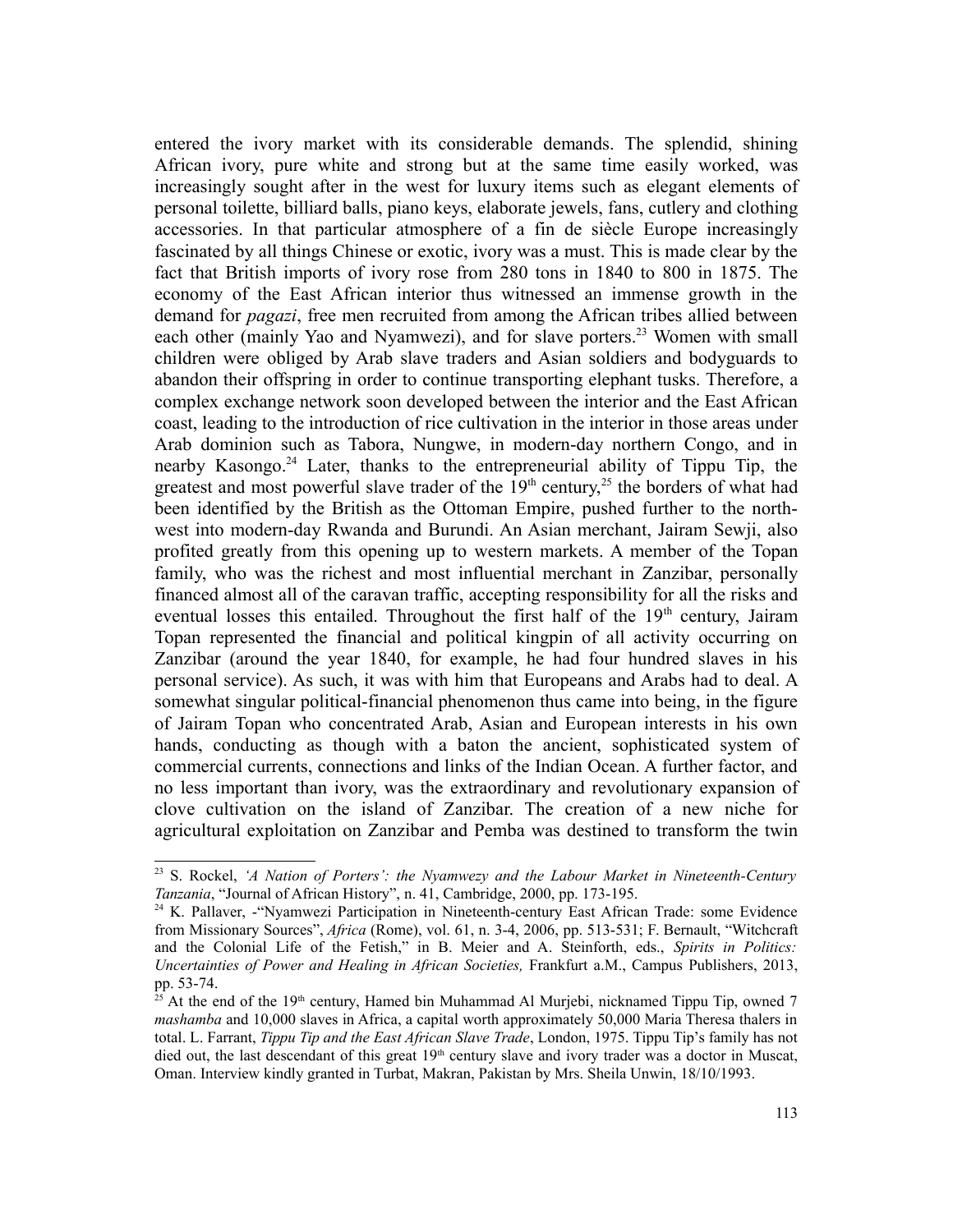islands into a true commercial empire. According to available western sources of the time, at the end of the  $18<sup>th</sup>$  century the introduction of cloves (Eugenya caryophyllata, of the Myrtacae, Myrtle family) altered completely the perceptions of the economic and commercial potential not, take note, in the eyes of the Europeans but in those of the Omani Sultan and his Asian merchants. Since the  $2<sup>nd</sup>$  century B.C. envoys from Java at the Han court of China had sucked cloves to sweeten their heavy garlic breath during audiences with the emperor. Clove plants, originating in the Moluccas, were first exploited by the Dutch who grasped the commercial value of this precious, perfumed spice that also possessed medicinal properties. Around the year 1770, the French merchant, Pierre Poivre, succeeded in obtaining a few seeds with which to start a cultivation on the Mascarene Islands. It was, therefore, the French who, at the start of the  $19<sup>th</sup>$  century, introduced cloves onto the island of Zanzibar. These initial attempts proved successful, the environment being perfectly suited to this cultivation that eventually led to Zanzibar being the primary producer of cloves in the world. From British accounts, it appears that the Omani Sultan decided to invest his wealth and energy in a project of this kind. Such a move required both courage and faith, as the plants take from seven to eight years to reach maturity and produce the first blooms, and ten years for the first crop. As budding does not occur at regular periods and the buds themselves must be removed before flowering, harvesting occurs in three phases, between August and December. This requires numerous and skilled labour, especially as the plantations also need to be weeded in continuation.<sup>[26](#page-9-0)</sup> The cultivation of cloves was very similar to that of dates practised in Arabia and understood to perfection by the Arabs, who proceeded to acquire land on Zanzibar, mainly by expropriation to the cost of the Swahili. The management of land on Zanzibar was organised in three different categories: *wanda*, natural scrubland; *kiambo*, areas suitable for building upon; *msitu*, rural areas and lands surrounding villages. The legalised expropriation practised by the Arabs often led to Swahili lands effectively being confiscated.

The *mashamba* of the Sultan of Oman and Zanzibar, initially concentrated around Mntoni and Kizimbani, gradually grew to include Bumwini, Bububu and Chiwini. In 1835, the Omani Sultan possessed as many as forty-five *mashamba* on the island.

Clove mania, with its high profit on initial expenditure, produced a real Arab landowning aristocracy, continually financed by the Asian mercantile communities, that gradually replaced the old Swahili aristocracy. This did not, however, cause any kind of rupture, thanks to the dexterity of the Asian exponents who gradually involved the local East African elite by delegating to them certain tasks and responsibilities, thus making them active participants in this major Indian Ocean business.

On the coasts of the continent, on the contrary, society experienced significant changes due to the massive influx of slaves from the interior and of Arabs and Asians

<span id="page-9-0"></span><sup>&</sup>lt;sup>26</sup> The cultivation of cloves on Pemba was less successful than on Zanzibar due to a cyclone that destroyed most of the plants in the first decades of the 19th century. N.R. Bennett, *A History of the Arab State of Zanzibar*, "Studies in East African History", London, 1987, pp. 28-29.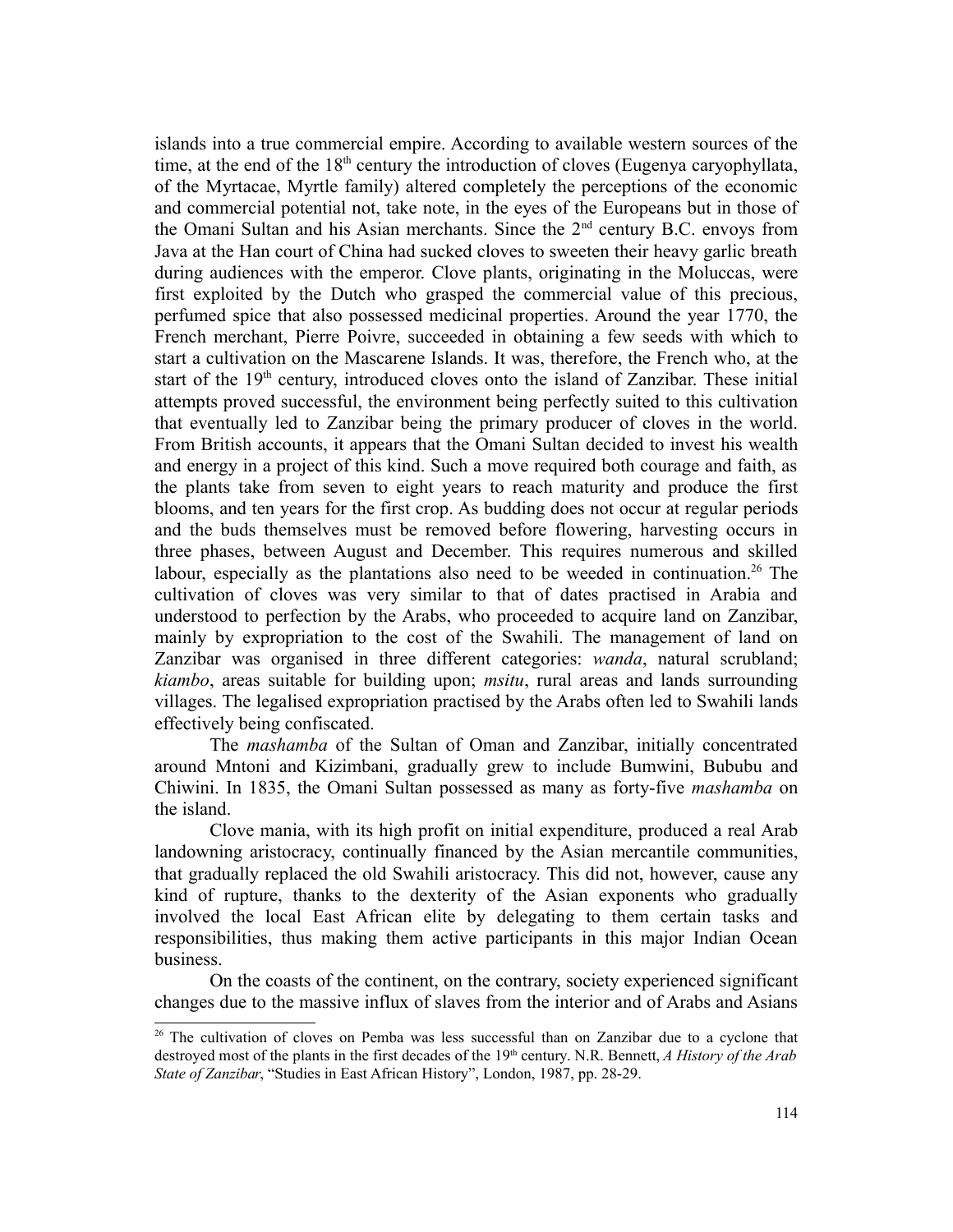from abroad (Tabora – a key site on the commercial route towards the heart of the continent – practically became an Arab town with a considerable Asian presence). Thus, as stated above, profound differences developed between the cultural identities of the islands, on the one hand, and the continent on the other, where, from the third decade of the  $19<sup>th</sup>$  century onwards, the opening up of caravan routes wrought deep changes in economic, social and cultural terms. Naturally, hand in hand with the growth of the plantations went an ever-increasing demand for slaves. In 1811, of the 15,000 slaves that arrived on Zanzibar, 7,000 were destined for labour on the mashamba.<sup>[27](#page-10-0)</sup> By 1822 the plants had grown to a height of roughly four and a half metres.

## **1.3 Spirit possession and Islam**

In Zanzibar and Pemba (*Unguja*), the role of Islam certainly represented a background setting of a scenario where mercantile interests of numerous people involved, and their rules, imposed themselves and, during certain period of time, prevailed.[28](#page-10-1) Moreover, the proximity of the two islands to the East African mainland provided with an ideal strategic position for trade between the East African interior and the Indian Ocean<sup>[29](#page-10-2)</sup>; in this regard, we agree with S. Reese, when he presented and developed the challenging studies of Islam in Sub-Saharan East Africa, and their multiple characteristics and different issues<sup>[30](#page-10-3)</sup>. Consequently, the methodological approach to the subject of the role of the *waganga* within local Muslim societies of Zanzibar and Pemba during colonial times will try to focus on the attempt towards the use of the available anthropological sources, combined as much as possible with the historical material. At the same time, we are aware of the inextricable nets that are still bounding many studies on Sub-Saharan East Africa. The *waganga* (sing. *mganga*)*,* from the verb *kuganga* means to heal, are doctors, healers. As already stated above, the *waganga*'s role within Swahili society occupy an important place, since for a long time Zanzibar and Pemba islands have been singled out as the proverbial abode of witchcraft. Although, throughout colonial period, witchcraft featured in racialist and imperialist constructions of alterity and inferiority as projected onto members of East African societies. Therefore, it was very easy associating the *waganga* role with the lower strata of Swahili society, such as people of subordinate status, often explained as compensation for frustration and alternative means of achieving social status and power. But it remains a fact that along the Swahili coast, magic cults and spirit possession rituals did cross ethnic, social, and religious boundaries.

<span id="page-10-0"></span><sup>27</sup> M.R. Bhacker, *Trade and Empire in Muscat and Zanzibar: Roots of British Domination*, London, 1992, p. 128.

<span id="page-10-1"></span><sup>28</sup> B. Nicolini, *The First Sultan of Zanzibar. Scrambling for Power and Trade in the Nineteenth Century Indian Ocean*, M. Wiener, Princeton, 2012.

<span id="page-10-2"></span><sup>29</sup> J.C. Wilkinson, *Imamate Tradition of Oman*, Cambridge, 1987, p. 57.

<span id="page-10-3"></span><sup>30</sup> S.S. Reese (Ed.), *The Transmission of Learning in Islamic Africa*, Leiden, 2004, pp. 1-14.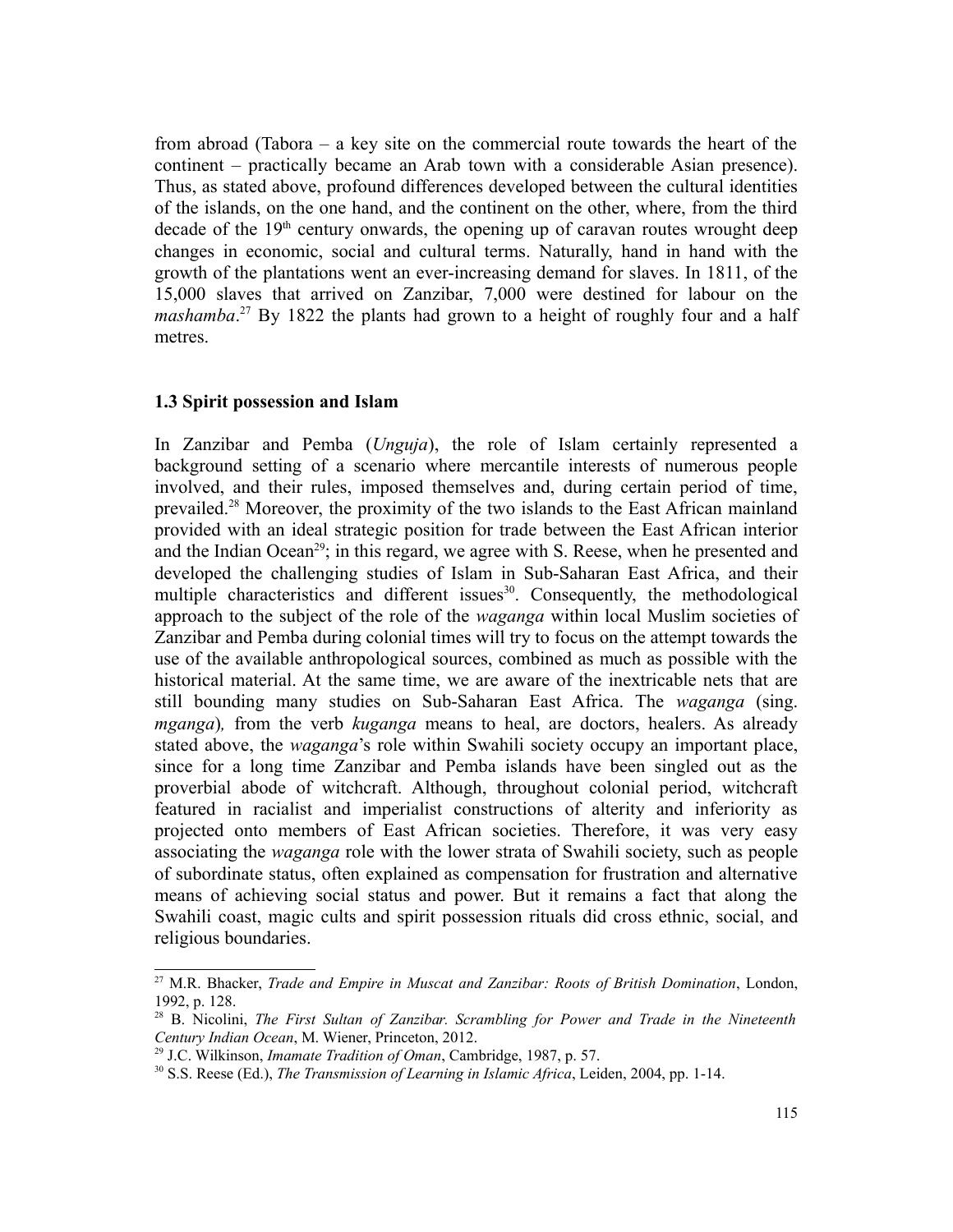With regards to magical practices in general, according to H. Holland, traditional East Africa trusted in the inherent good of worldly existence, destiny was linked to actions; misfortune was not a matter of chance but was associated with the ire of the ancestors' spirits or the evils of witchcraft.<sup>[31](#page-11-0)</sup>

Ritual specialists, known as *waganga* are mainly divided in: 1) *waganga* of the book; 2) *waganga pepo* or *sheitani*, of the spirit; 3) *waganga* of the head; 4) *waganga* who use plants as medicines.<sup>[32](#page-11-1)</sup> On Zanzibar and Pemba islands these types frequently changed these different characteristics. The *juju* world was centred around the doctor or *waganga*. Generally *waganga* were old men, in East Africa usually in traditional Arab dress, who were known, either by claim or reputation, to command the power of the spirits. People from many different areas of East Africa visited the *waganga* from time to time to seek a cure to a mental or physical ailment. And the close links between the so-called East African traditional religions and Islam, did constitute a major issue within Swahili history in an often contradictory relationship.

In the Islamic tradition, male adepts were members of the order of the *waganga*, and often served as spiritual leaders of their villages. Women were forbidden from holding such a position of influence and power: they had their own order, the *kibuki*. The lore of both these orders was identical, the lore of Kilwa, and knowledge was transferred by oral tradition. Spells were normally cast using a fetish such as the *nkisi*, a doll; though some sorcerers like the *kibuki* performed rituals and spells into dance as an aid to casting. More powerful adepts of the orders were also trained in the *Sabean Lore,* transferred by oral tradition. The medicine of the *waganga* was closely tied to *nkisi* bundles, typically dolls made from sticks or straw. Larger *nkisi nkonde*, figures of wood, were used for oath taking on the village level. Nails and similar pointed objects were driven into the figure to seal a pact between two or more individuals. In addition, the diviners commonly used hallucinogenic drugs to facilitate their communication with the spirit world. *Waganga* could be asked to call up good and bad spells. Good medicine was needed for the cure of an ailment, depression, loneliness, unhappiness or bad luck.

The darker side surrounded requested for bad medicine, which often demanded the *waganga* to cast a spell to extract revenge or to send bad fortune in order to seek repayment for cheating or to placate a jealousy. Stories abounded of bad luck befalling East African families: children falling down stairs, fishing boats being lost at sea, sickness plaguing a household year after year and the ghosts of long dead Arab merchants being seen still wandering around their houses at night. The reason for this bad fortune was that the household had been cursed and the Arab tradition of leaving sacrifices for the spirits on the roof of their house had been neglected. When the tradition was reinstated: great dishes of chicken's blood and fruit were left in special rooms on the roof of each building, the spirits would become quiet once more. They might even protect the house from ill-fortune if they were suitably propitiated. Another method employed to fend off evil spirits from a house was to hire *kibuki*  dancers. These were all women groups, led typically by a wizened old woman, who

<span id="page-11-0"></span><sup>31</sup> H. Holland, *African Magic Traditional ideas that heal a continent*, London, 2003, pp. 7-on.

<span id="page-11-1"></span><sup>32</sup> I. Hasani**,** *The Medicine Man: Swifu ya Nguvumali*. P. Lienhardt, ed. and trans. Oxford, 1968.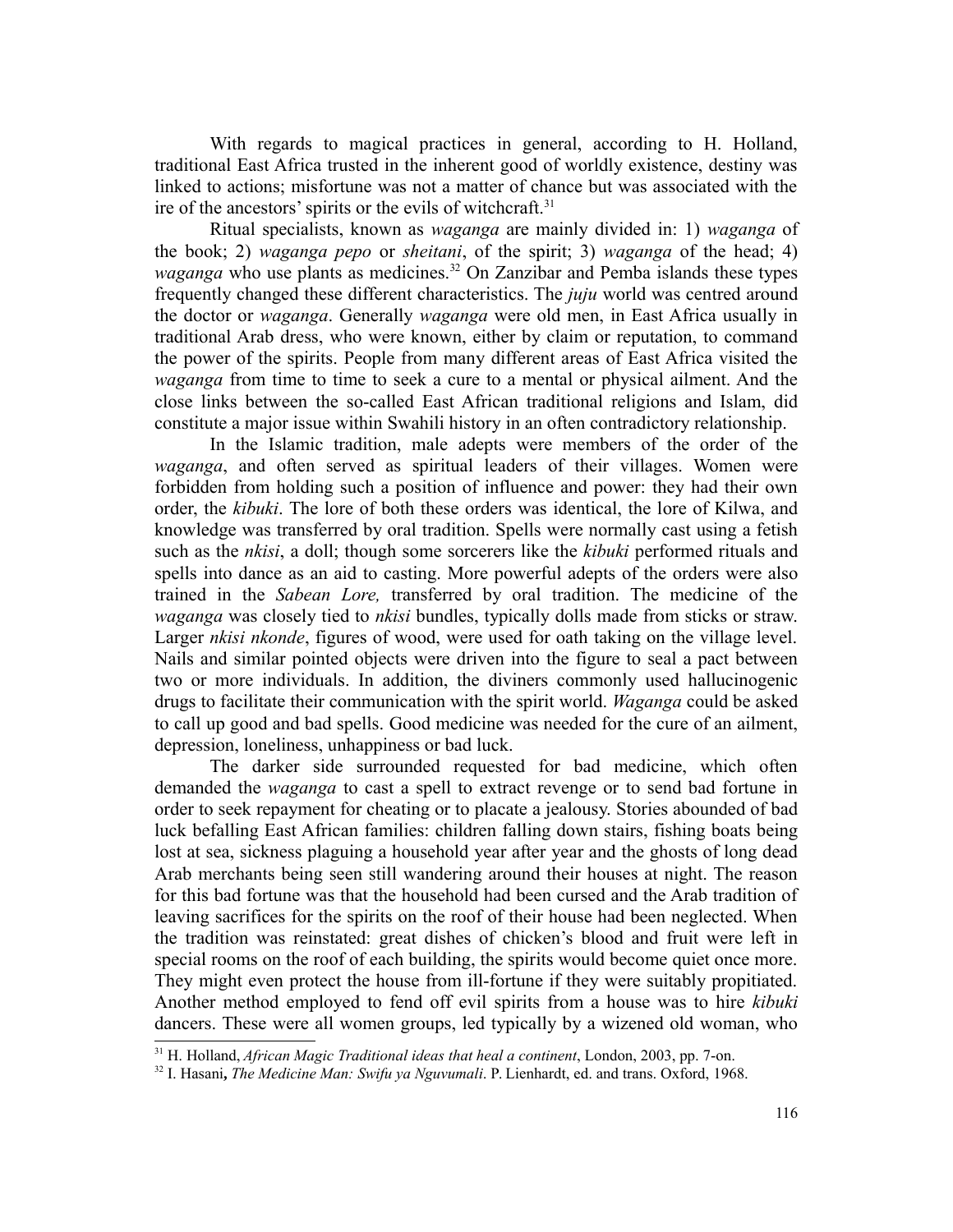was approached and invited to visit the house on a particular day. When the day arrived, the women came to lunch and were then traditionally given imported liquor before being invited to dance. The women, who become increasingly intoxicated with liquor and perhaps also with strong nutmeg preparations, started the dance, wielding their spears, singing and clapping with increasing speed and aggression until they could dance no more, ensuring with their energy that the spirits had been repulsed. It is clear how these rituals were in open conflict with the Koran and, as such, considered illegal by Islamic authorities.

The Swahili people were able to seamlessly blend numerous foreign influences into their bloodline, their language, their music and their culture, so the people did blend their adoption of the Islamic faith with their traditional belief. Obviously, the 'blending' process was not always peaceful, and not without sometimes heavy consequences on the political and institutional history of the two  $is$ lands. $33$ 

On the east coast of *Unguja* there was a secret sect known as the *wachawi*, who had the power to evoke strong and powerful *juju* and who were feared and respected throughout the islands. The *wachawi* met at night, out in the bush, where they danced. They were able to take on the form of any animal or bird, which they did to aid their cover. The greatest of the *wachawi* powers was the ability to bring people back from the dead – a skill that requested huge sums of money – and accounts were commonplace of families burying their dead and then being contacted by the *wachawi* years later to be told that the deceased should have been returned for a sum, and of midnight meetings and relatives returning, pale, shocked and speechless, having seen the walking dead.

*Juju* is African black magic<sup>[34](#page-12-1)</sup>. A belief in a powerful spirit world. A tradition of worship, sacrifice, spells, medicines and cures, the strength of which is drawn from the intensity of the belief and fear of its subjects.

Regarding *jinn*, among the Swahili, spirits were called by several different names, among them: *sheitani*, *pepo*, *jini*. [35](#page-12-2) The use of these terms is obviously problematic. Some use the terms interchangeably, but others distinguish them as separate types. They were simultaneously general terms and specific types, one can refer to any spirit as *jini* or to a specific type of spirit, a *jini* proper. Part of the problem is that the terms *jini* and *sheitani* derive from Arabic terms. Thus their local interpretation is affected by Islamic and Middle Eastern concepts, which have been adopted to various degrees by the Swahili, depending on their literacy, Islamic training, or religious tolerance of the spirit world. *Sheitani* comes from the Arabic word for *Satan*, devil, whereas *jini* comes form the Arabic word that refers to invisible beings, either helpful or harmful. *Pepo* on the other hand is the non-Arabic term for spirits, which also means wind. In local usage, it is often erroneous to

<span id="page-12-0"></span><sup>33</sup> F. Becker, *Islamic Reform and Historical Change in the Care of the Dead: Conflicts Over Funerary Practice Among Tanzanian Muslims*, "Africa", 79, 2009, pp. 416-434.

<span id="page-12-1"></span><sup>34</sup> J. Middleton, *Magic, Witchcraft, and Curing*, Austin, 1977.

<span id="page-12-2"></span><sup>35</sup> L. Mackenrodt, *Swahili Spirit Possession and Islamic Healing in Contemporary Tanzania. The Jinn fly on Friday*, Hamburg, Verlag, 2011.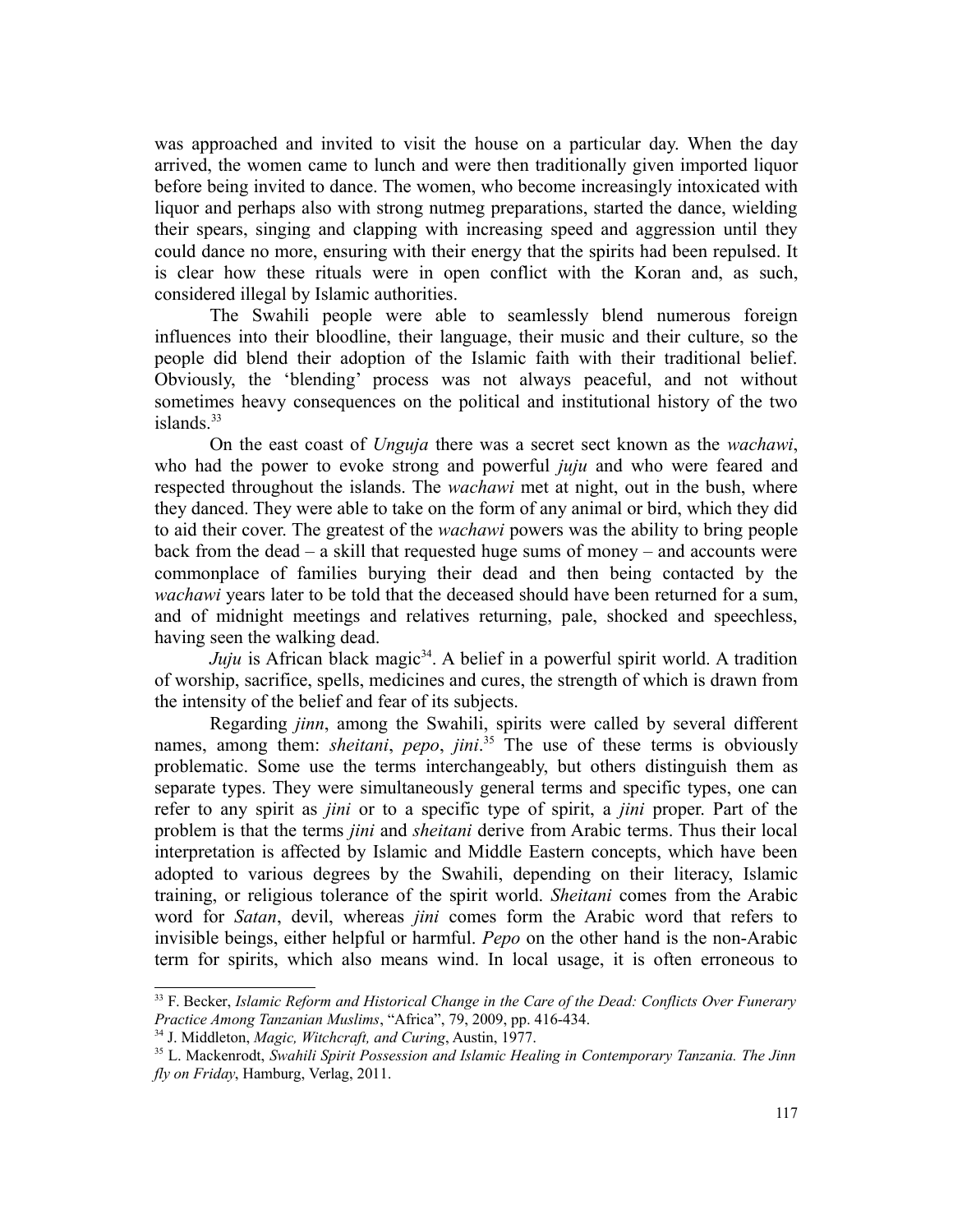translate *sheitani* as devil or demon since there need not be any evil nature implied. The majority of local people used *sheitani* and *pepo* interchangeably, but some tended to use *pepo* more for those spirits which were given *ngoma*: dances/celebrations with drumming.[36](#page-13-0) *Majini* were more likely to be distinguished as a separate type than the other two terms, although it might also be used as a general term for spirit. A *jini*  proper was often described as a term for an Arab or Middle Eastern in ethnicity and often as living in the sea. Unlike *pepo* or *masheitani*, they had a religion (*wana dini*), either Islam or Christianity, although there were pagan *jini*. There was a general notion that *jini* were much more powerful than other types of spirits. They were often noted as living in the sky/heavens, above other types of spirits. The upper/lower distinction had moral implications as the most powerful *jini* were said to be *(ma)ruhani*, a very religious type of spirit that lived high in the heavens. They often had *masheitani/pepo* as servants. The power of *jini* however was not always seen in religious terms. *Majini* were often distinguished from other types of spirits in that *wanafugwa*, they were kept/bred by people like domestic animals, for private gain that bordered on witchcraft. Many people conceived of such *jini* as a special type, *majini*. And the multiple connections with the Horn of Africa and the Persian/Arab Gulf were very noticeable, since such *jini* were kept in special rooms, chests, or bottles, and could bring their owners special wealth and fortune.<sup>[37](#page-13-1)</sup> However, they were also very dangerous. They requested blood sacrifices and if not forthcoming, they could drink the blood of family members, causing illness or death. There was the idea that the most powerful *jini* demanded human blood and thus their owner had to make a human sacrifice. A spirit could be inherited, it could simply be a person and want them as their associate, it may possess anyone who passed its haunts (large trees, rocks, caves, seashore, etc.), or it might be sent through witchcraft to harm someone. And the deep involvement of these spiritual presences in Swahili society represented one of the strongest elements that crossed and influenced different cultures and religions.<sup>[38](#page-13-2)</sup>

Obviously, a visit to a *waganga* was a very serious experience. These men had a great influence on people, they had the power to call up the spirits of the dead and to bring their wrath down upon whom they chose.

<span id="page-13-0"></span> $36$  The use of drums was prohibited during the  $19<sup>th</sup>$  century by Islamic rulers along the East African coast; the sound of the drums was linked to slavery but also to freedom and revenge against institutional powers.

<span id="page-13-1"></span><sup>37</sup> In numerous desert and rural areas of the Indian Ocean littorals and regions the presence of a *jinn* is marked with small piles of stones along the main streets, so that people travelling can be aware of their locations. This habit is repeated also on the European Dolomites, but with different meanings. Obviously the jinn follow waswahili people all over the world, they are part of the global diaspora integration processes as described by L. Mackenrodt.

<span id="page-13-2"></span><sup>38</sup> L. Giles, *Sociocultural Change and Spirit Possession on the Swahili Coast of East Africa*, "Anthropological Quarterly", vol. 68, no. 2, pp. 89-106; Ibid., *The Dialectic of Spirit Production: A Cross-Cultural Dialogue*, "Mankind Quarterly", XXIX (a), 1989, pp. 245-262; Ibid., *Possession Cults on the Swahili Coast: A Re-Examination of Theories of Marginality*, "Africa", vol. 57, (2), 1987, pp. 234-258; Ibid., *Spirit Possession and the Symbolic Construction of Swahili Society*, in, H. Behrend, U. Luig (Eds.), *Spirit Possession Modernity and Power in Africa*, Madison, 1999, pp. 142-164.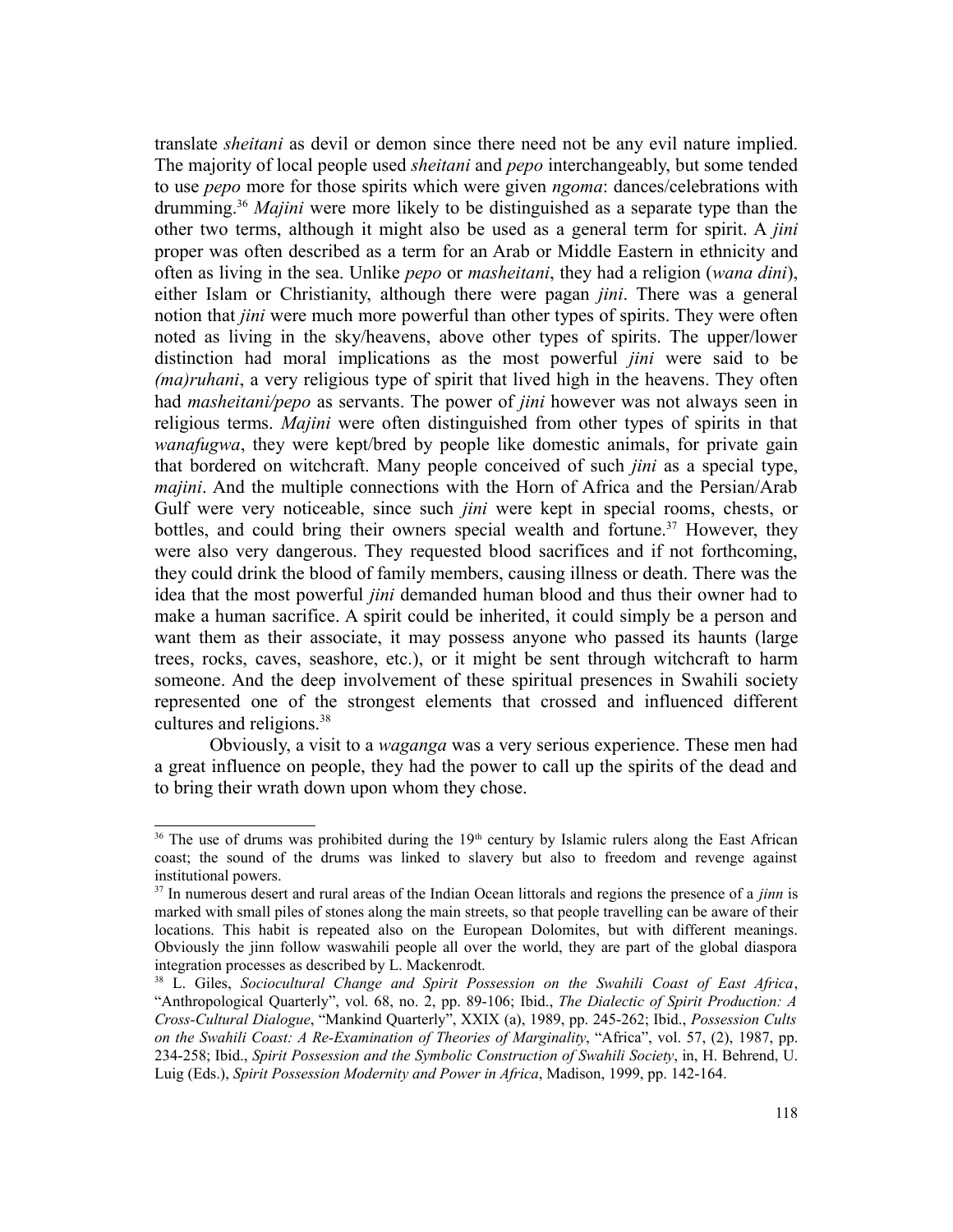Walking into the *waganga*'s village was a memorable and frightening event, and only after wives and helpers had welcomed and the consultant sat down he or she begun to feel more confident.<sup>[39](#page-14-0)</sup>

When the *waganga* arrived, a shudder went down the spine. The *mganga* was often an old Swahili, in a long white robe (white, red and black are the colours of the waswahili rituals) and skullcap, his bloodshot eyes and ragged grey beard standing out from his wrinkled face. He asked why did you come and listened to your speak, nodding his head and scratching his beard in understanding. The *waganga* took out a piece of burning charcoal from the fire and placed it in a *chetezo* cup, along with some herbs and soon the room was filled with a pungent, smoky odour. He was then covered with sheet by his helper. Soon, the sheet started to shake and the *waganga*  spoke in a mysterious language. His words and his movements become faster and faster, until suddenly he sat bolt upright, the sheet falling to one side to reveal a tortured face, bloodshot eyes wide, beads of sweat on his brow and face contorted into a silent scream. Then he felt down.

After a period of recovery, the *waganga* pulled out a book – his magic manual. The corners were thumbed and yellowed. After flicking through for a minute, he paused and pointed to a page, passed on it with a wizened finger. He told to wait in another room. In the last shaft of light before he slammed the door closed, one could see an altar with a human skull at the centre, with a small bottle in its mouth. By the time his wife re-opened the door, the *waganga* had mixed a medicine on a silver plate. He divided this into two small piles, one of which he wrapped in a cloth and gave it to you to wear around your neck. He then got up and told to be followed.

Out through the forest at the back of his *shamba* he walked, until he halted at a lone baobab tree. The tree had hundreds of nails hammered into its trunk and hundreds of shreds of cloth hanging from its branches. He indicated to lie up against the trunk and take off the dresses, as he produced a razor blade. He slashed across both sides of the chest and collected the first trickles of blood on the silver tray. Mixing the blood and medicine together with his fingers, he pushed the red herbs across the open wounds, making them sting and burn. On the journey back the fear of the experience was compensated by the confidence in the good effects of the cure. This is a clear explanation of the numerous influences and cultures within Swahili contemporary society.

<span id="page-14-0"></span><sup>39</sup> www.allaboutzanzibar.com/indepth/culture/1-juju.htm.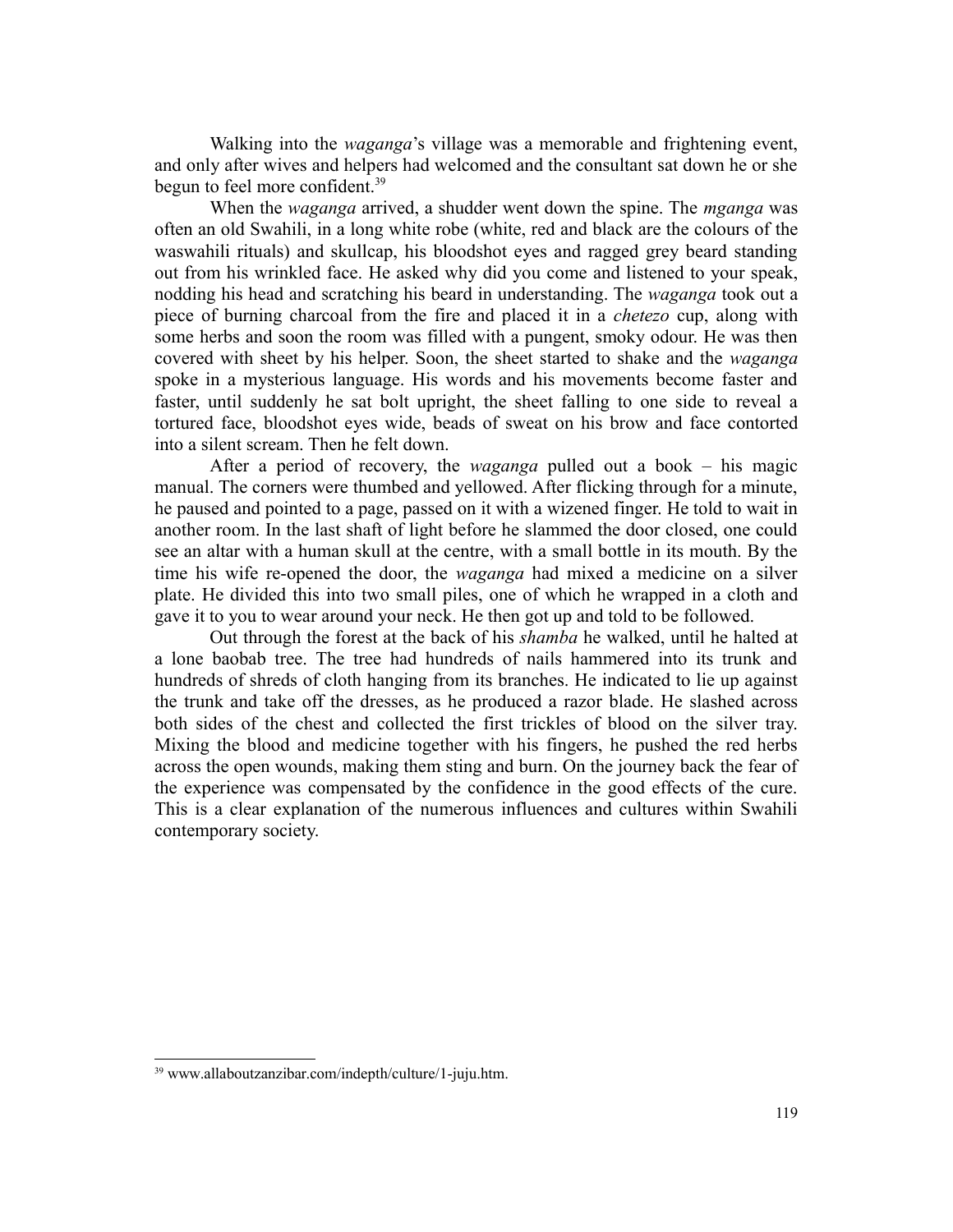#### **Conclusions**

Along the East African coast where slavery, colonial powers and Islam crossed local cultures, history and supernatural powers, Pemba Island, as already stated, was identified as the homeland of the most powerful spirits and witches. The human body became a vehicle for the spirit, and manifestation occured through illness, bad luck, or other misfortunes. The origin of the spirit was both religious and geographical. Treatment required the local specialist: the *mganga*. Spirits were representative of the numerous socio-cultural elements composing Swahili society, where the boundaries were extremely permeable. Islam and European presence in East Africa did fight against magical practices in Zanzibar and Pemba both during the  $19<sup>th</sup>$  and the  $20<sup>th</sup>$ centuries. Although there were common elements between the developing of local Islam and African traditions, often the result of Islamic and British influence in colonial times was that many African people no longer believed in magic.[40](#page-15-0) One of the reasons was that the financial and personal involvement could become too heavy, together with the modernization processes that brought into some sectors of the traditional East African societies western values and capitalist economy. Nevertheless, during the first half of the  $20<sup>th</sup>$  century there was a majority of male possession in Zanzibar, although the majority of clients were females, a clear sign of social and economic as well as cultural discriminations. The New Year ceremonies, that have close links to Persian religious traditions (*Nauruzi - Mwaka kogwa*) in Pemba were an event also for spirit purifications. Like in many other areas of East Africa, Ethiopia, Sudan, political authorities banned the ceremonies into towns and villages and prohibited the use of alcohol and music, fully aware of the population's consent and aggregation power.<sup>[41](#page-15-1)</sup>

Besides spirit presence on the islands and on the coast, there were numerous connections also with the East African interior. And one of the obvious reasons was the southern slave trade route that spread possession cults among many tribes such as Yao, Makonde and Makua.

The presence of the *waganga* – a traditional mean of power within local East African society – and their relationships with Islam have been closely interlinked through centuries. Colonial experiences often exasperated this figure in an open conflict with the political local authorities.

The creation and the development of the Swahili civilization, a kaleidoscopic society, gradually led to a highly stratified organisation where, at different times,

<span id="page-15-0"></span><sup>40</sup> "My mganga is my job now" interview with an informant, Zanzibar, 2005.

<span id="page-15-1"></span><sup>&</sup>lt;sup>41</sup> B. Nicolini, *Some Thoughts on the Magical Practice of the Zar along the Red Sea in the Sudan, in J.* Starkey (Ed.), *People of the Red Sea*, Oxford, BAR, 2005, pp. 157-161; "Zār", *Encyclopaedia of Islam, Second Edition*, Edited by: P. Bearman, Th. Bianquis, C.E. Bosworth, E. van Donzel, W.P. Heinrichs. Brill Online, 2013; L. Giles, "Spirit Possession: Sub-Saharan Africa, Introduction", *Encyclopedia of Women & Islamic Cultures*. General Editor Suad Joseph. Brill Online, 2013; S.T. Mallery, *Zar possession as psychiatric diagnosis: Problems and possibilities*, Fuller Theological Seminary, School of Psychology, 1998; A. Arieli, and S. Aychen, "Mental disease related to belief in being possessed by the "Zar" spirit", Harefuah, 126, no. 11, 1994, pp. 636-42.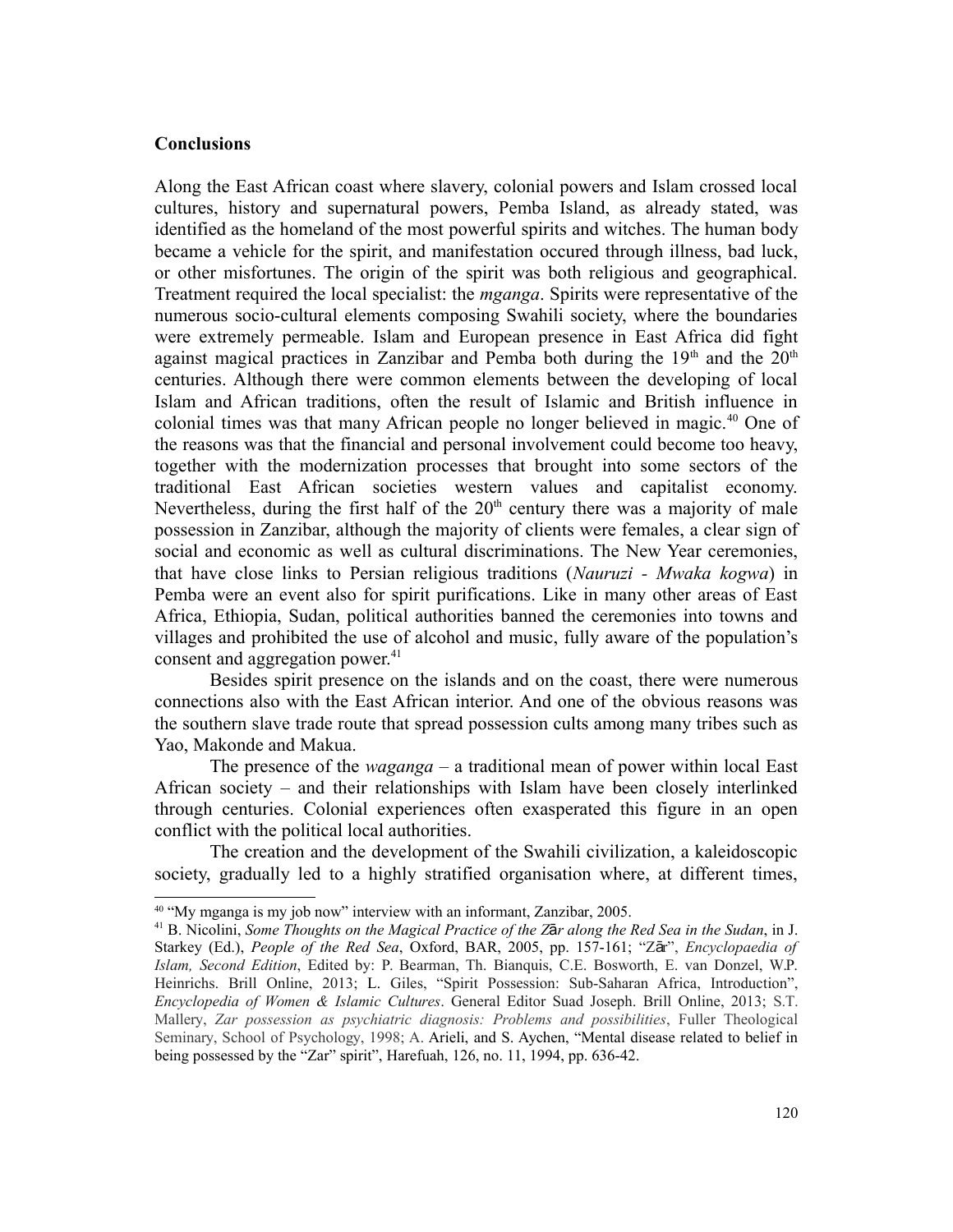Arab *kiarabu* prevailed on African *kipemba*, and vice-versa. The progressive decline of the use of *waganga* for spirit possessions from East African people was due to numerous causes, among the many, the high costs of the practices and the ongoing process of modernization which led to a growing presence of Islam and western values in Swahili society and a decisive weakness of the past strength of the *waganga*  and of their spirits. No doubt interdisciplinary research is still open on these issues, as apparently we are experiencing a ten year gap in recent studies and theories. Nevertheless, it remains a fact that the East African coast, today is traditionally preserving its magical practices and its strong energies together with their innumerable contradictions.

## **Bibliography**

### **Archival sources**

Abbreviations

Balochistan Archives, Quetta, Pakistan

A.G.G. : Agent to the Governor-General B.A. : Balochistan Archives, Quetta, Pakistan C.O.Q.D.A. : Commissioner of Quetta Archives, Pakistan H.S.A. : Home Secretariat Archives, Quetta, Pakistan

## **Bibliographical sources**

Agius D., *Seafaring in the Arabian Gulf and Oman: People of the Dhow*, London, Kegan Paul Limited, 2005.

Ahmed I.M., Bremer J.J., Magzoub M.M.E., Nouri M.H., *Characteristics of Visitors to Traditional Healers in Central Sudan*, vol.5. 1, 1999.

Al-Shahi A. *Spirit Possession and Healing- The Zar among the Shaygiyya of Northern Sudan*: In: "Bulletin of the British Society for Middle East Studies"*,* vol. 11, no.1., 1984, pp. 108-122.

Al-Shahi A., *Themes from Northern Sudan*, London, Ithaca Press, 1986.

Arieli A., and Aychen S., "Mental disease related to belief in being possessed by the "Zar" spirit", Harefuah, 126, no. 11, 1994, pp. 636-42.

Arnold N., *Wazee Wakijua Mambo. Elders Used to know things. Occult Powers and Revolutionary History in Pemba, Zanzibar*, PhD Thesis in Anthropology, Indiana University, USA, 2003.

Ashforth A., *Madumo: A Man Bewitched*, Chicago, 2000.

Babu, *Memoirs of a Whenwe.. Colonial Experience in Tanganyika*, Lewes, Sussex, 2000.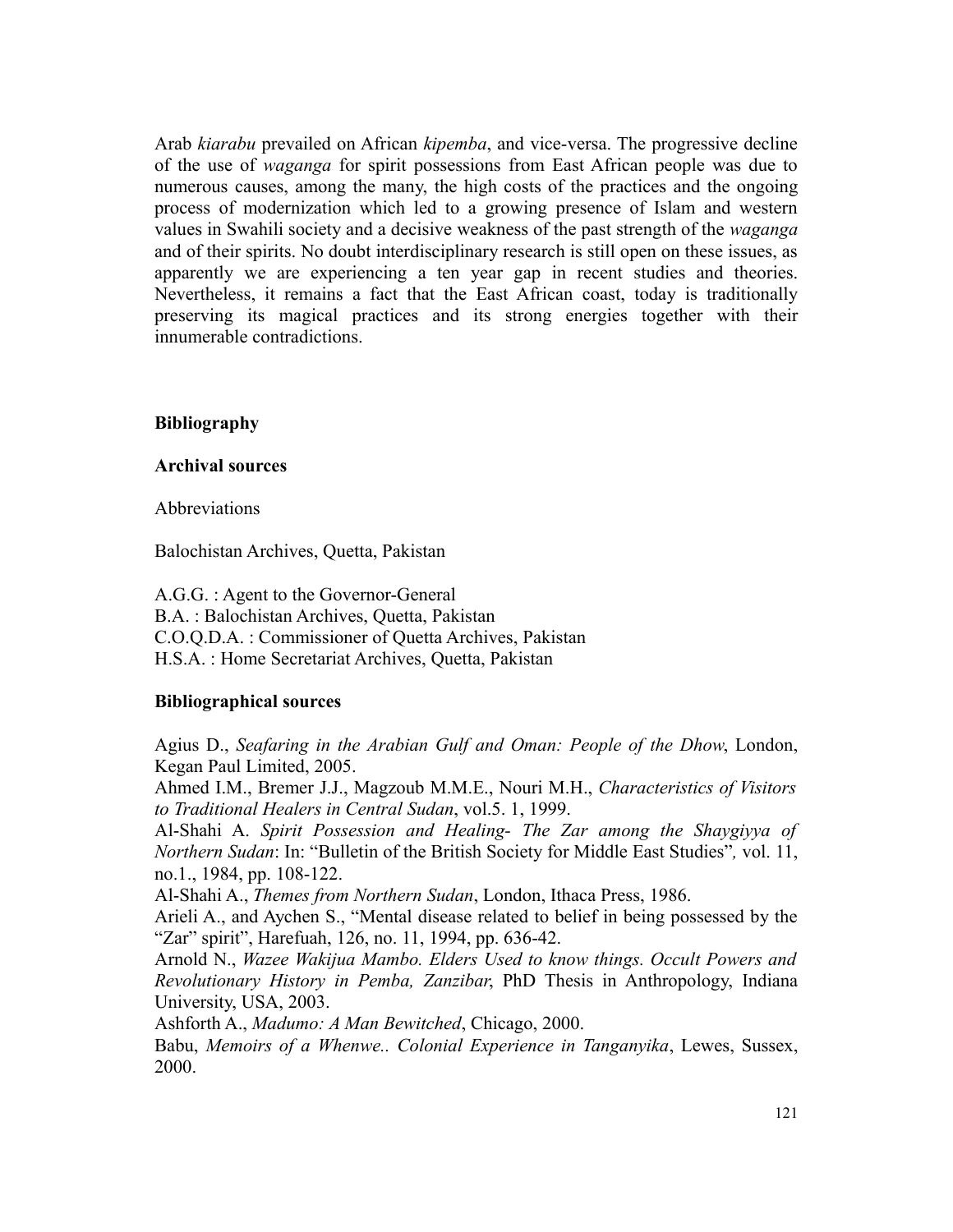Battain T., *Osservazioni sul rito zar di possessione degli spiriti in Yemen*: In: "Northeast African Studies", III/2, 1996 pp. 127-148.

Becker F., *Islamic Reform and Historical Change in the Care of the Dead: Conflicts Over Funerary Practice Among Tanzanian Muslims*, "Africa", 79, 2009, pp. 416-434.

Bennett N.R., *A History of the Arab State of Zanzibar*, "Studies in East African History", London, 1987, pp. 28-29.

Bernault F., "Witchcraft and the Colonial Life of the Fetish," in B. Meier and A. Steinforth, eds., *Spirits in Politics: Uncertainties of Power and Healing in African Societies,* Frankfurt a.M.: Campus Publishers, 2013, pp. 53-74.

Bhacker M.R., *Trade and Empire in Muscat and Zanzibar: Roots of British Domination*, London, Routledge, 1992.

Boddy J., *Wombs and Alien Spirits: Women and Men in the Zar Cult in Northern Sudan*, Madison, University of Wisconsin Press, 1989, p.132.

Bond G., Ciekaway D. (Eds.), *Witchcraft Dialogues*, Ohio, 2001.

Burton R.F., *Zanzibar, City, Island and Coast*, 2 vols, Tinsley Brothers, London, 1872.

Clarence-Smith W.G., *The Economics of the Indian Ocean Slave Trade in the Nineteenth Century: An Overview*, in, W.G. Clarence-Smith (Ed.), *The Economics of the Indian Ocean Slave Trade in the Nineteenth Century*, London, 1983.

Cooper F., *From Slaves to Squatters: Plantation Labor and Agriculture in Zanzibar and Coastal Kenya, 1890-1925*, New Haven, 1980.

Cooper F., *Plantation Slavery on the East Coast of Africa*, Portsmouth, I ed. 1977, II ed. 1997.

Costantinides P., *The History of Zar in the Sudan: Theories of Origin, Recorded observations and oral Tradition*: In: I.M. Lewis, Ahmed el-Safi, S. Hurreiz (Eds.) *Women's Medicine: The Zar-Bori Cult in Africa and Beyond*, Edimburgh, Edimburgh University Press, 1991, pp. 83-99.

Declich L., *The Arabic manuscripts of the Zanzibar National Archives: sources for the study of popular Islam in the island during the 19th century*, International Colloquium: *Islam in East Africa: New Sources*, Rome, 2-4 December, 1999, Ed. by B. Scarcia Amoretti, Roma, 2001.

Ellis S., Ter Haar G., *Worlds of Power. Religious Thought and Political Practice in Africa*, London, Hurst, 2004.

*Encyclopaedia of Islam,* "Zār", *Second Edition*, Edited by: P. Bearman, Th. Bianquis, C.E. Bosworth, E. van Donzel, W.P. Heinrichs, Leiden, Brill Online, 2013.

Erdtsieck J., *Encounters with forces of Pepo; Shamanism and Healing in East Africa*, "Tanzanet Journal", vol. 1, 2001.

Farrant L., *Tippu Tip and the East African Slave Trade*, London, 1975.

Geschiere P., *The Modernity of Witchcraft: Politics and the Occult in Post-Colonial Africa*, University of Virginia, 1997.

Giles L., *Possession Cults on the Swahili Coast: A Re-Examination of Theories of Marginality*, "Africa", vol. 57, no. 2, 1987.

Giles L., *Sociocultural Change and Spirit Possession on the Swahili Coast of East Africa*, "Anthropological Quarterly", vol. 68, no. 2, 1995.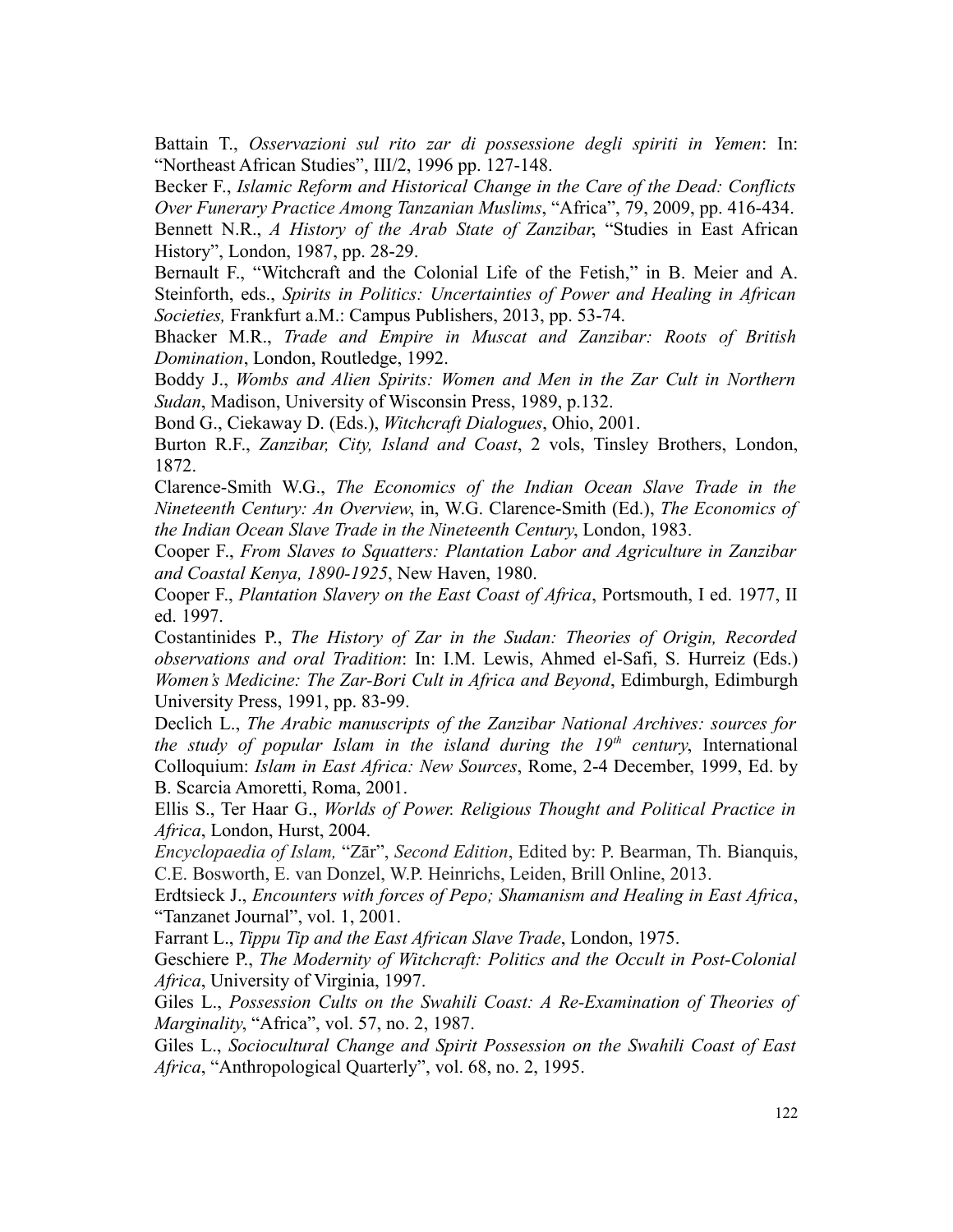Giles L., *Spirit Possession and the Symbolic Construction of Swahili Society*, in, H. Behrend, Luig U. (Eds.), *Spirit Possession Modernity and Power in Africa*, Madison, 1999.

Giles L., *The Dialectic of Spirit Production: A Cross-Cultural Dialogue*, "Mankind Quarterly", XXIX (a), 1989.

Glassman J, *War of Words, War of Stones: Racial Thought and Violence in Colonial Zanzibar*, Indiana University Press, 2011.

Glassman J., *Feasts and Riot*, *Revelry, Rebellion, and Popular Consciousness on the Swahili Coast, 1856-1888*, London, 1995.

Green M., *Priests, Witches and Power*, CUP, 2003.

Hasani I.**,** *The Medicine Man: Swifu ya Nguvumali* P. Lienhardt, ed. and trans. Oxford, 1968.

Heuman G., *Slavery, The Slave Trade, and Abolition*, in R.W. Winks (Ed.), *Historiography*, The Oxford History of the British Empire, Oxford, vol. V, 1999.

Hobson J.M., *The Eastern Origins of Western Civilization*, Cambridge, 2004.

Holland H., *African Magic Traditional Ideas that heal a Continent*, London, 2003.

Ibrahim H.A., *Sayyid 'Abd al-Rahman al-Mahdi. A Study of Neo-Mahdism in the Sudan, 1899-1956*, Leiden, Brill Academic Publishers, 2004.

Isichei E., *Voices of the Poor in Africa: Moral Economy of the Popular Imagination*, Rochester, 2002.

Jocelyn A., McGregor J., Ranger T., *Violence and Memory*, Oxford, James Currey, 2000.

Joung-Mi K., *Possession in Swahili*. Koln, Institut fur Afrikanistik, Universitat zu Koln, 1995.

Kenyon S., *Colonial Medicine. Frontiers of Medicine in the Anglo-Egyptian Sudan 1899-1940*, "Journal of African History", 2002.

Kenyon S., *Zar as Modernization in Contemporary Sudan,* in: M. Weisgrau & M. Klass (Eds.) *Beyond the Boundaries of Belief: Contemporary Issues in the Anthropology of Religion*, London, Westview Press, 1999.

Kiernan J. (Ed.), *Occult Matters: Modern Engagements with Witchcraft in Africa*, Berlin, Verlag, 2005.

L. Giles, "Spirit Possession: Sub-Saharan Africa, Introduction", *Encyclopedia of Women & Islamic Cultures*, General Editor Suad Joseph, Brill Online, 2013.

Leiris M., *La possession et ses aspects théatraux chez les Ethiopiens de Gondar*, Paris, Le Sycomore, 1980.

Leiris M., *Le culte des zars à Gondar (Ethiopie septentrionale)*, «Aethiopia», 4, 1934, pp. 96-136.

Lesch A., *The Sudan – Contested National Identities*, Indian Series in Middle East Studies, Oxford, J. Currey, 1998.

Levitzion N., Pouwels R. (Eds.), *The History of Islam in Africa*, Athens, Ohio, 2000.

Lodhi A.Y., *The Arabs in Zanzibar from the Sultanate to the People's Republic*, "Journal of Institute of Muslim Minority Affairs" (JIMMA), 7, 2, 1986, pp. 404-418.

Lodhi A.Y., *Oriental Influences in Swahili. A Study in Language and Culture Contacts*, Göteborg, 2000.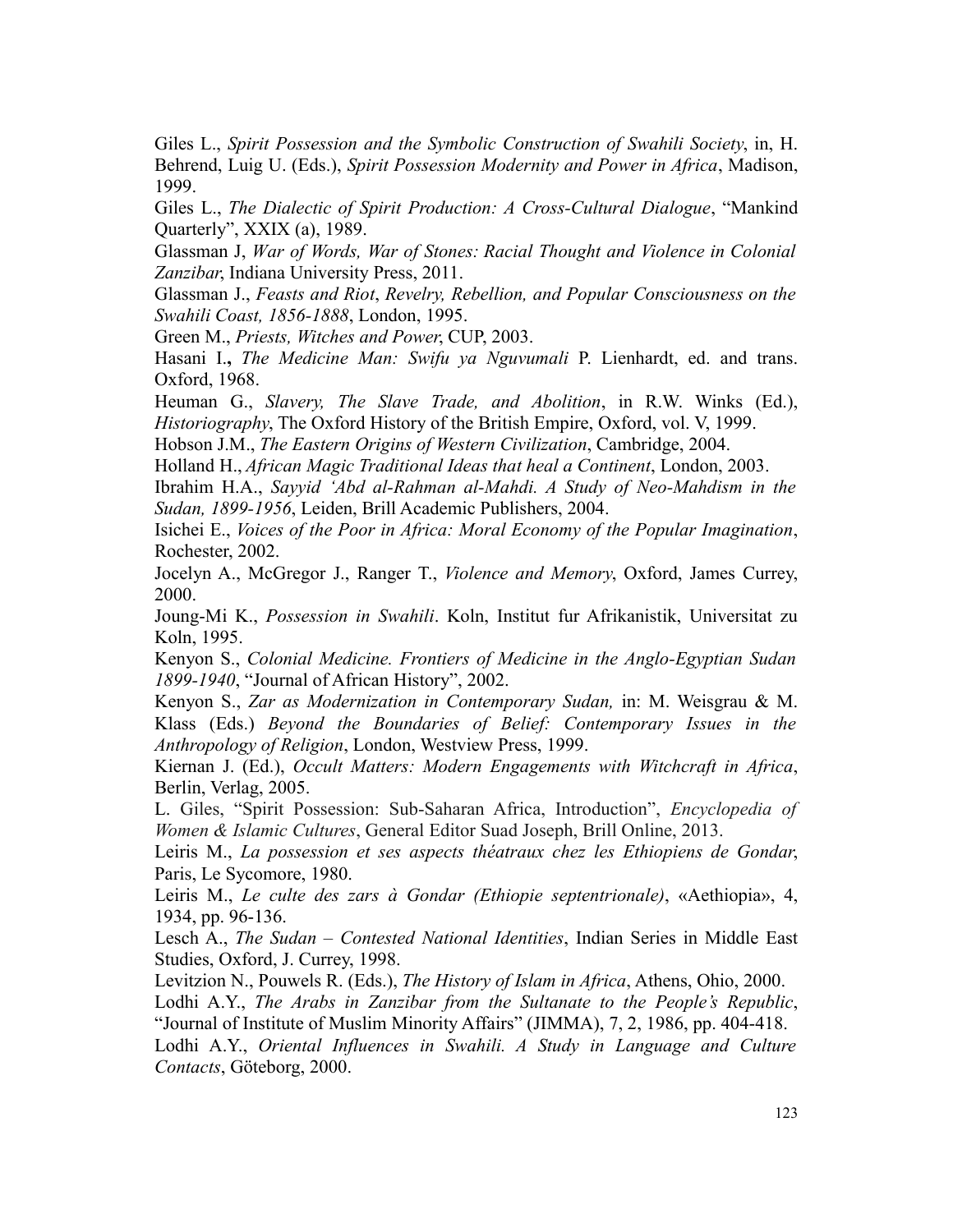Lovejoy P., *The Ideology of Slavery in Africa*, Beverly Hills, 1981.

Lovejoy P., *Transformations in Slavery: A History of Slavery in Africa*, "African Studies Series", 36, Cambridge, 1983.

Lovejoy P., *Africans in Bondage: Studies in slavery and the slave trade in honour of Philip D. Curtin*, African Studies Program, Madison, 1986.

Luig U. (Eds.), *Spirit Possession Modernity and Power in Africa*, Madison, 1999.

Mackenrodt L., *Swahili Spirit Possession and Islamic Healing in Contemporary Tanzania. The Jinn fly on Friday*, Hamburg, Verlag, 2011.

Makris G.P. & R.J. Natvig, *The Zar, Tumbura and Bori Cults: a select annotated bibliography*. In: I.M. Lewis A. Al-Safi, S. Hurreiz (Eds.), *Women Medicine: the Zar-Bori Cult in Africa and Beyond*, Edimburgh, Edimburgh University Press, 1991, pp. 233-282.

Makris G.P., *Changing Masters: Spirit Possession and Identity Construction among Slave Descendants and other Subordinates in the Sudan*, Evanston, Northwestern University Press, 2000, p. 23; p.102*.*

Mallery S.T., *Zar possession as psychiatric diagnosis: Problems and possibilities*, Fuller Theological Seminary, School of Psychology, 1998.

Meyer B., Pels P. (Eds.), *Magic and Modernity*, Stanford UP, 2003.

Middleton J., *Magic, Witchcraft, and Curing*, Austin, 1977.

Moore H., Sanders T. (Eds.), *Magical Interpretations and the Material Realities. Modernity, Witchcraft and the Occult in Postcolonial Africa*, London, Routledge, 2001.

Natvig R., *Oromos, slaves and the Zar spirits. A contribution to the history of the Zar cult*. *International Journal of African Historical Studies*, XX/1, 1987, pp. 669-689.

Natvig R.J., *Arab Writings on Zar from 1880 to the Present. Sudanic Africa*, 1998, pp.163-178.

Nicolini B., *Some Thoughts on the Magical Practice of the Zār along the Red Sea in the Sudan*, in J. Starkey (Ed.), *People of the Red Sea*, Oxford, B.A.R, 2005, pp. 157- 161.

Nicolini B. (Ed.), *Studies in Magic, Witchcraft, War and Peace in Africa:*  $19<sup>th</sup> 20<sup>th</sup>$ *century*, New York, Mellen Press, 2006.

Nicolini B. *The Myth of the Sultans in the Western Indian Ocean during the 19th century: A New Hypothesis*, Migrants and the Making of Indian Ocean Cultures, Indian Ocean: Cultures in Contact, "African & Asian Studies", vol. 8, n. 3, Brill Academic Publishers, Leiden, 2009, pp. 239-287.

Nicolini B., *The First Sultan of Zanzibar. Scrambling for Power and Trade in the Nineteenth Century Indian Ocean*, M. Wiener, Princeton, 2012.

Omanney F.D., *Isle of Cloves. A view from Zanzibar*, London, 1957.

Owusu H., *Symbols of Africa,* New York, Sterling, 1998.

Pallaver K., Nyamwezi Participation in Nineteenth-century East African Trade: some Evidence from Missionary Sources, "Africa", vol. 61, n. 3-4, 2006, pp. 513-531.

Pelizzari E., *Possession et Thérapie dans la Corne de L'Afrique*, Paris, L'Harmattan, 1997, pp. 41-61.

Porter A. (Ed.), *The Oxford History of the British Empire*, vol. 3, Oxford, 1999.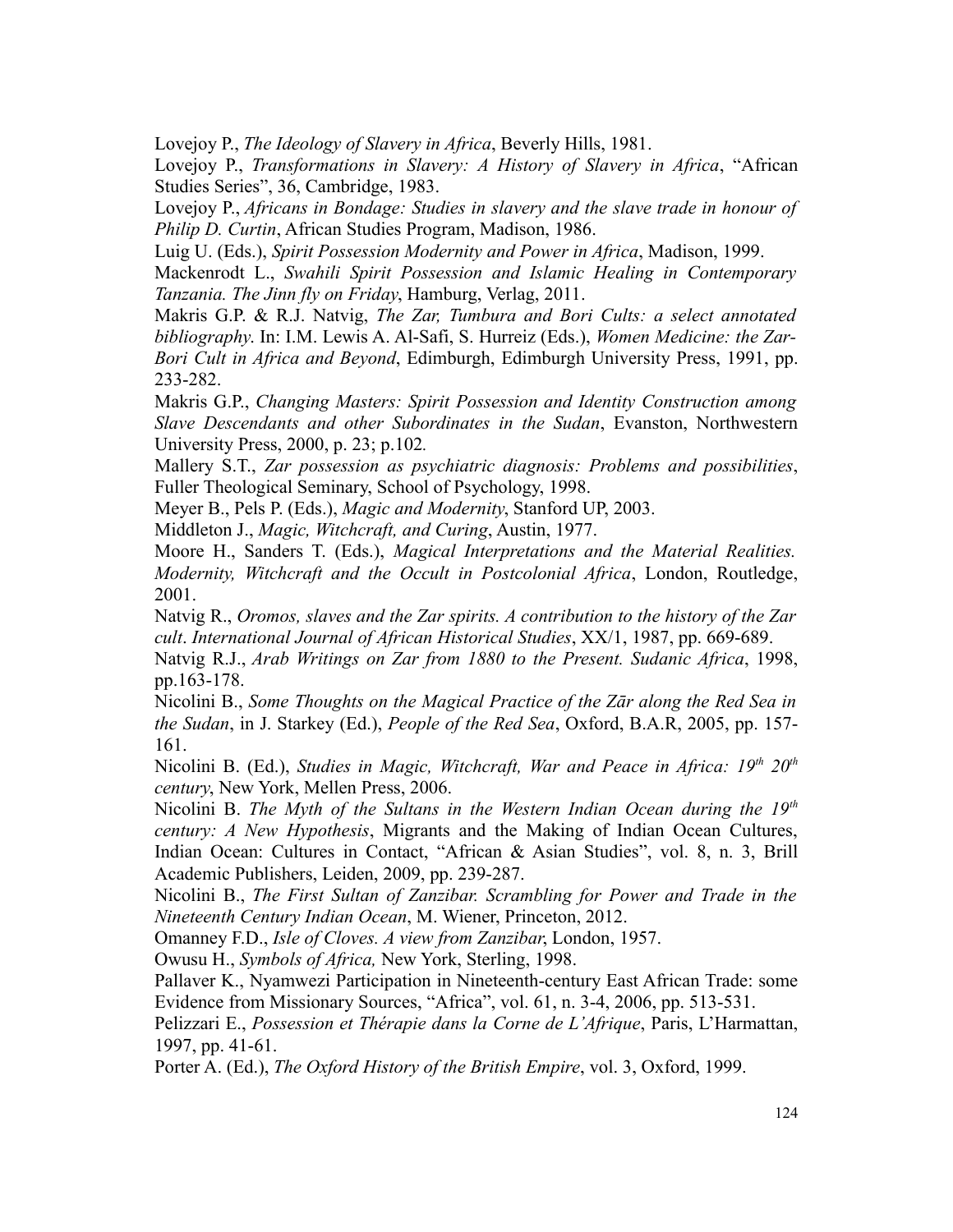Pouwels R. and Levtzion N. (Eds.), *The History of Islam in Africa*, Ohio, 2000; see the papers presented at the Conference on Slavery, Islam, and Diaspora, Harriet Tubman Resource Centre on the African Diaspora, Department of History, York University, Toronto, Canada, 24-26 October, 2003.

Pouwels R., *Horn and Crescent. Cultural Change and Traditional Islam in the East African Coast A.D. 800-1900*, Cambridge, 1987.

Prétré-Grenouilleau O., *Les Traites Négrières: Essai d'histoire globale*, Paris, Gallimard, 2006.

Reese S. (Ed.), *The Transmission of Learning in Islamic Africa*, Leiden, Brill, 2004.

Rockel S., *'A Nation of Porters': the Nyamwezy and the Labour Market in Nineteenth-Century Tanzania*, "Journal of African History", n. 41, Cambridge, 2000, pp. 173-195.

Rockel S., *Labor on the Road in Nineteenth-Century East Africa, Heinemann,* 2006.

Rouad A., Battain T., heading: *Zar*. Encyclopaedia of Islam. Leiden, Brill Academic Publishers, 1999, CD Rom Ed. XI:455b-456b- XI:457a.

Sanders T., Reconsidering Witchcraft: Post-colonial Africa and Analytic (un) Certainties, "American Anthropologist*"*, June, 2003.

Schacht J., *An Introduction to Islamic Law*, I ed. Oxford, 1964, II ed. Hong Kong, 1993.

Sheriff A., *Slaves, Spices & Ivory in Zanzibar: Integration of an East African Commercial Empire into the World Economy, 1770-1873*, J. Currey, London, 1987.

Sheriff A. (Ed.) *Zanzibar under Colonial Rule*, J. Currey, London, 1991.

Sikainga A.A., *Slaves into workers: emancipation and labor in Colonial Sudan*, Austin, University of Texas Press, 1996.

Steere E. *On East African Tribes and Languages,* "The Journal of the Anthropological Institute of Great Britain and Ireland*"*, vol. 1, London, 1872, pp. cxliii-cliv.

Vercellin G., *Tra veli e turbanti. Rituali sociali e vita privata nei mondi dell'Islam*, Venezia, 2000.

Voll J.O., *The Eastern Sudan. 1822 to the Present*, in: N. Levitzion & R. Pouwels (Eds.), *The History of Islam in Africa*, Athens, Ohio, Currey, 2000, pp. 153-167.

Warburg G., *The Sudan under Wingate, 1899-1916*, London, Frank Cass, 1970, pp. 12-21.

Warburg G., *Islam, Sectarianism and Politics in Sudan since the Mahdiyya*, London, Hurst & Co. 2003, pp. 57-80.

White L., *The Traffic in Heads: Bodies, Borders, and the Articulation of Regional Histories*, "JSAS", 23, 2, pp. 325-38, 1997.

Wilkinson J.C., *Imamate Tradition of Oman,* Cambridge, Cambridge University Press, 1987, p. 57.

Wingate R., *Wingate of the Sudan: the life and times of general Sir Reginald Wingate, maker of the Anglo-Egyptian Sudan*, London, Greenwood Press, 1975.